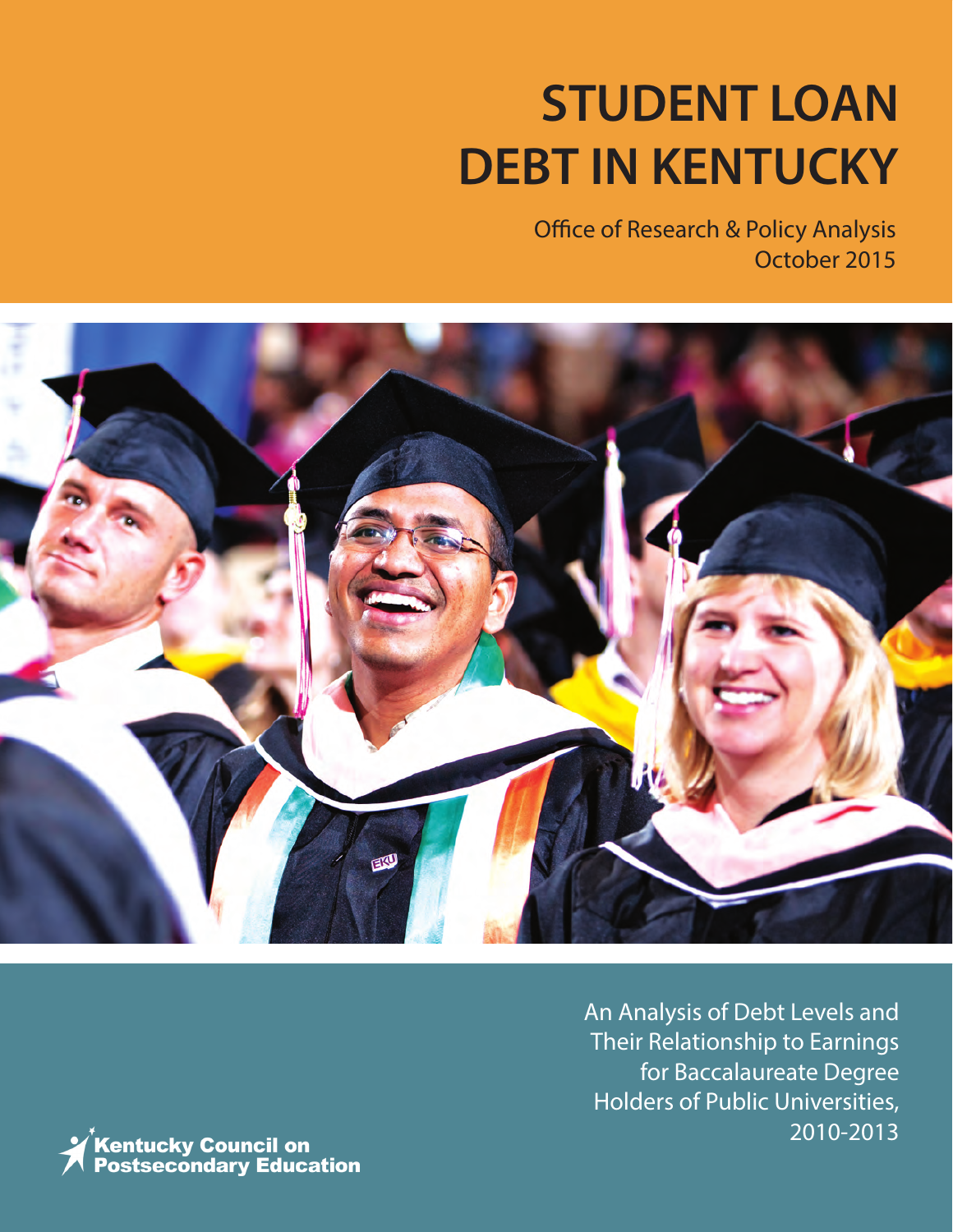The Council on Postsecondary Education is charged with leading the reform efforts envisioned by state policy leaders in the *Kentucky Postsecondary Education Improvement Act of 1997*. The Council has multiple responsibilities to ensure a well-coordinated and efficient postsecondary and adult education system. Among its many responsibilities, the Council:

- develops and implements a strategic agenda for the postsecondary and adult education system.
- produces and submits a biennial budget request for adequate public funding of postsecondary education.
- monitors and approves tuition rates and admission criteria at public postsecondary institutions.
- defines and approves all academic programs at public institutions.
- ensures the coordination and connectivity of technology among public institutions.
- collects and distributes comprehensive data about postsecondary education performance.
- licenses all non-public, degree-granting colleges that operate in the state.
- administers the state's Adult Basic Education program and GED® Testing Service.

The duties of the Council on Postsecondary Education are outlined in the *Kentucky Postsecondary Education Improvement Act of 1997*, Section 74 through 84 (36K DOC).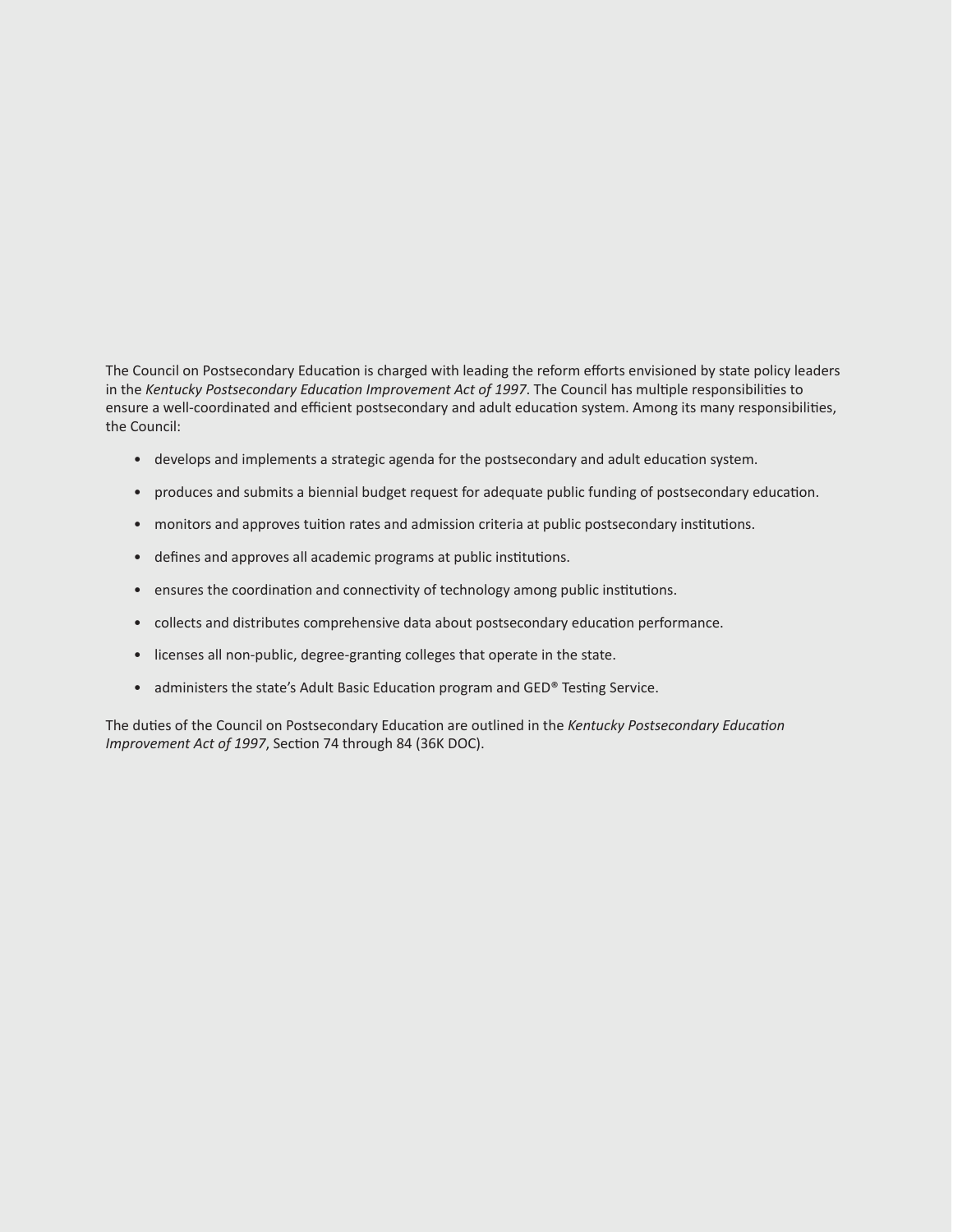# **Table of Contents**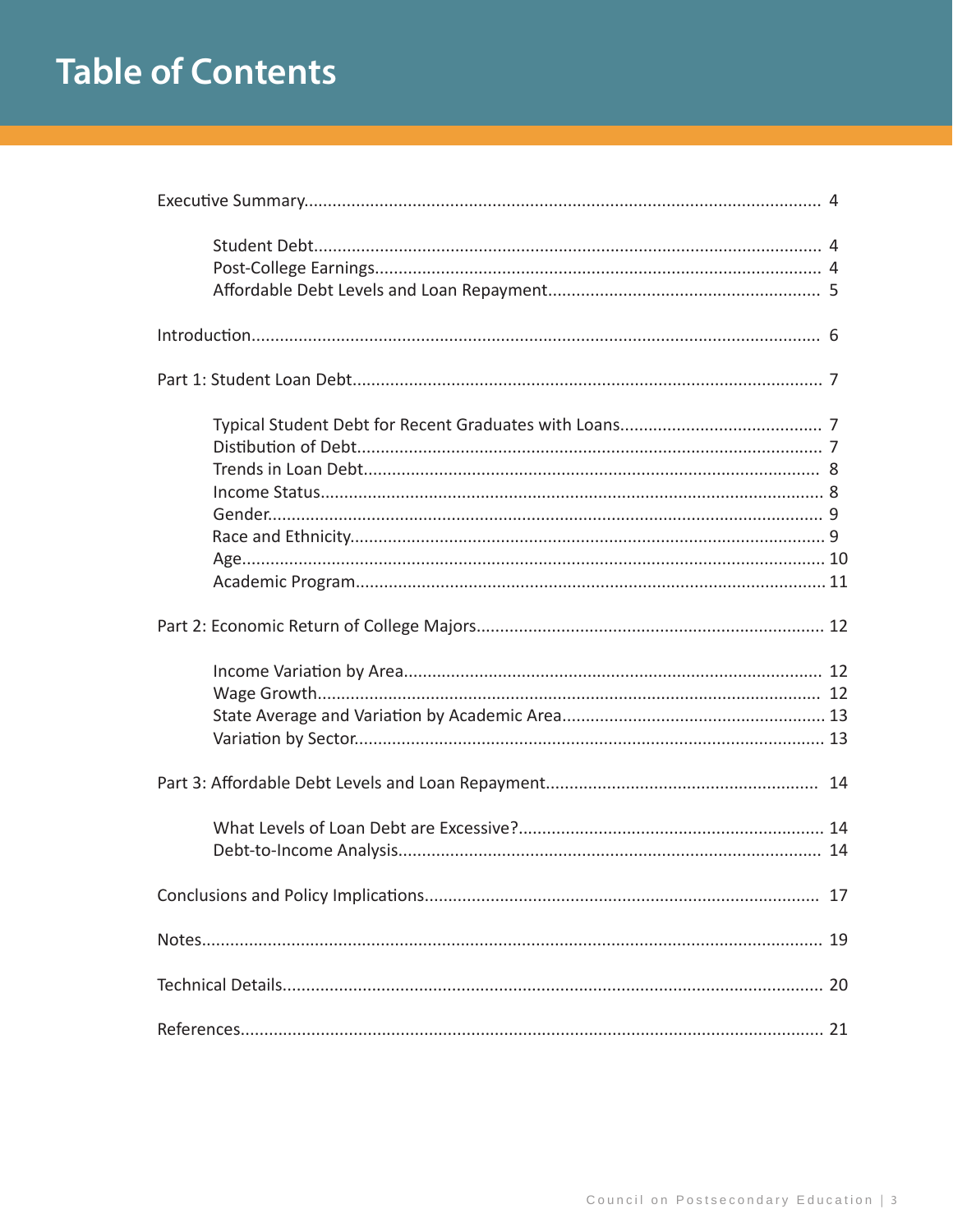Students and their families need timely information about the potential economic benefits of a college education information that can maximize their return on investment, enable them to make justifiable choices about majors, and keep them from making unwarranted borrowing decisions. The problem is that few students have a good idea of their potential earnings before they enroll in a college or university or choose a field of study, or more importantly, before they take out loans to pay for that education. The goal of this report is to contribute to informed discussions about affordable loan debt, and to highlight the relationship of academic majors to student loan debt and earnings after graduation.

# **Student Debt**

- In 2012-13, 64 percent of students who earned bachelor's degrees from Kentucky's public universities graduated with loan debt, borrowing an average of \$25,607.
- Between 2010-11 and 2012-13, the average loan amount of graduates with loans at Kentucky's public universities increased approximately 13 percent. The trend was characterized by diminishing shares of borrowers with smaller balances and increasing shares of loan holders with larger amounts.
- In 2012-13, the most prevalent outstanding balance was between \$20,001 and \$30,000, held by 29 percent of all borrowers. The share of borrowers with the highest balance of \$50,000 and above was 6.4 percent.
- In 2012-13, Pell-eligible students held 16 percent more debt upon graduation compared to non-Pell-eligible graduates. However, the debt of non-Pell-eligible graduates grew at a faster annual rate than the debt of Pell-eligible graduates (6.8 percent vs. 5.4 percent, respectively).
- In 2012-13, African-American students borrowed at a higher rate than individuals of other racial/ethnic groups (83 percent), and they held the highest average amount of debt (\$29,819).
- In 2012-13, non-traditional students, on average, owed 47.6 percent more in loan debt than traditional students.

• In 2012-13, health graduates carried the highest average debt load (\$26,420), and trades graduates (e.g., construction, transportation) had the lowest level of debt (\$24,459).

# **Post-College Earnings**

- The median wages of the 2010 graduates employed in Kentucky in FY 2012-13 ranged from \$19,597 for arts and humanities fields to \$43,848 for healthcare fields.
- Three years after college completion, graduates of programs in health and education enjoyed the greatest short-term economic benefits, with average annual earnings of \$43,848 and \$34,440, respectively.
- Ten years after college completion, graduates of health and STEM fields secured the largest economic returns, with annual earnings of \$57,386 and \$55,163, respectively.
- Majors earning graduates the lowest salaries, such as arts and humanities and social and behavioral sciences, saw the fastest rates of growth ten years after graduation (94 percent growth for majors in liberal arts and humanities and 81 percent growth for majors in social and behavioral sciences).
- Compared to the state average, health graduates had the highest wages (44 percent higher than the average of all fields of study), and graduates of arts and humanities programs had the lowest earnings (76 percent of the average amount for all fields of study) five years post-graduation.
- Ten years after graduation, STEM fields proved the most lucrative for research university graduates (with median wages of \$68,339), and healthcare was the most highly paid field for comprehensive university graduates (with median wages of \$56,165).
- Ten years after completing college, the earnings differential between STEM graduates from research universities and comprehensive universities was approximately \$10,000 in favor of the former.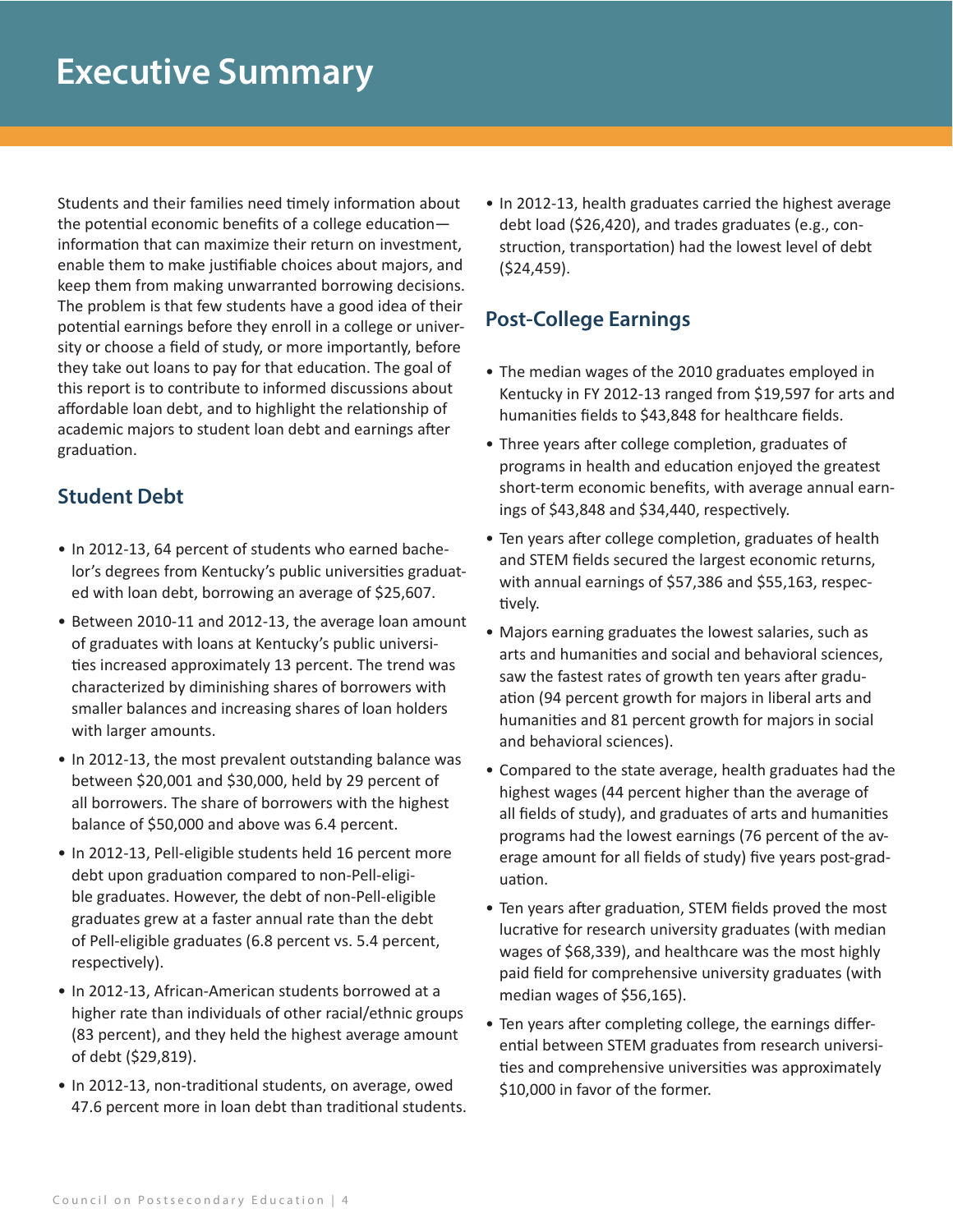# **Affordable Debt Levels and Loan Repayment**

- Three years after college completion, the average monthly loan payment for bachelor's degree graduates of Kentucky's public universities was \$272, and their average monthly earnings were \$2,324. The debt service-to-income ratio was 11.7 percent.
- Of all areas of study, arts and humanities and social and behavioral sciences had the highest debt service-to-income ratios of 16.8 percent and 14.9 percent three years after graduation. While these majors' starting wages may be relatively low initially, they rapidly rise and allow for manageable loan service over time.
- STEM graduates had the lowest debt service-to-income ratio, with only 7 percent of their monthly income dedicated to repaying education loan debt during the third year after college completion.

• Variation in earnings had a larger impact on debt service-to-income ratios than levels of loan debt.

This report shows that the majority of public university graduates with student loan debt in Kentucky have earnings sufficient to allow them to repay their debt during the ten-year time frame. This finding underscores the fact that higher education in Kentucky remains an affordable endeavor. Nevertheless, the rate of growth in student loan debt over the past three years suggests that loan counseling should become a widespread practice at colleges and universities.

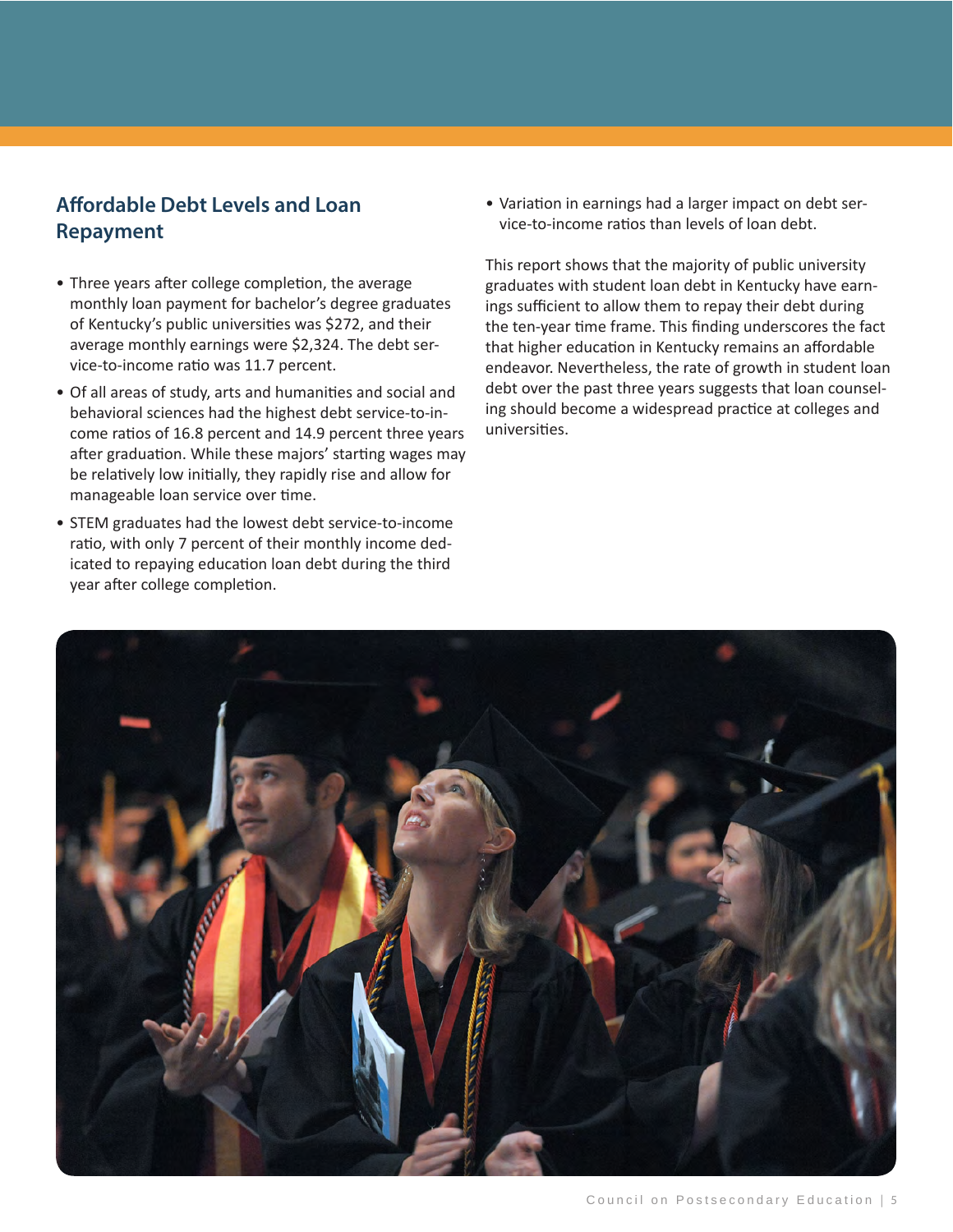Student loans can be a good investment in an individual's future, providing financial access to higher education and improved chances of economic success after college. However, avoiding undue financial obligations and maximizing the return on investment require careful planning and prudent borrowing. Estimating whether the student loan debt burden will be manageable and offset by sufficient wages in the future is essential for a sound decision on the potential benefits of higher education. With students taking on record levels of student loan debt, it is important to explore the scope and limits of affordable debt and the relationship between the optimal amount of borrowing and expected post-graduation earnings.

Post-graduation earning potential is influenced by both the level of education and the choice of a major, which influences graduates' occupations. In some cases, the influence of a major on earnings may be even more pronounced than the level of education completed. According to a recent report<sup>1</sup> from the Georgetown Center on Education and the Workforce, bachelor's degree holders in architecture and engineering on average earn more annually than graduate degree holders in education.

A pivotal component of an individual's human capital, the choice of academic major is closely related to both loan borrowing and post-collegiate earnings. Given that much of the variation in post-collegiate earnings is driven by graduates' academic programs of study, economic returns of a college major and the optimal level of student loans needed to finance the chosen academic specialty take on significance in return-on-investment calculations.

Income growth patterns and the timing of reaping the full economic benefits of college also vary by academic major. Graduates of some fields of study (e.g., STEM) may experience immediate economic benefits upon graduation and subsequently slow wage growth, while other majors' starting wages (e.g., liberal arts and humanities) may be relatively low initially, but increase substantially over time. Given that most loans are repaid during the first ten years after college, students with lower initial incomes may experience heavy burdens of student loan repayment immediately after graduation, but manage debt relatively easily later in their careers.

This study focuses on the potential burden of student loan repayment incurred by bachelor's degree graduates from Kentucky institutions with various academic majors using a debt-to-income analysis (comparisons of annual student loan debt to annual income). Specifically, it explores income potential by major, the extent to which loan repayment burdens vary by major, the levels of affordable debt by major, and the levels of post-graduation earnings necessary to repay student loan debt. Graduates' academic majors are broken out by seven areas of study<sup>2</sup>, including arts and humanities, education, business and communication, STEM, health, social and behavioral science, and trades.

The report is organized as follows: Section 1 displays the percentage of graduates with loan debt and the average student loan debt at graduation broken down by gender, age, socio-economic status, race and ethnicity, and fields of study. Section 2 presents data on average annual earnings by academic area and institutional sector. Section 3 explores the relationship between average earnings and loan debt levels through shares of earnings needed to repay loans under the traditional 10-year repayment plan. Findings and policy implications are discussed in the concluding section.

Data on student financial debt and demographic characteristics comes from Kentucky's comprehensive postsecondary education database (KPEDS), a statewide data system maintained by the Council on Postsecondary Education. Data on student earnings is provided by the Kentucky Center on Education and Workforce Statistics (KCEWS), an inter-agency entity that utilizes unemployment insurance wage records.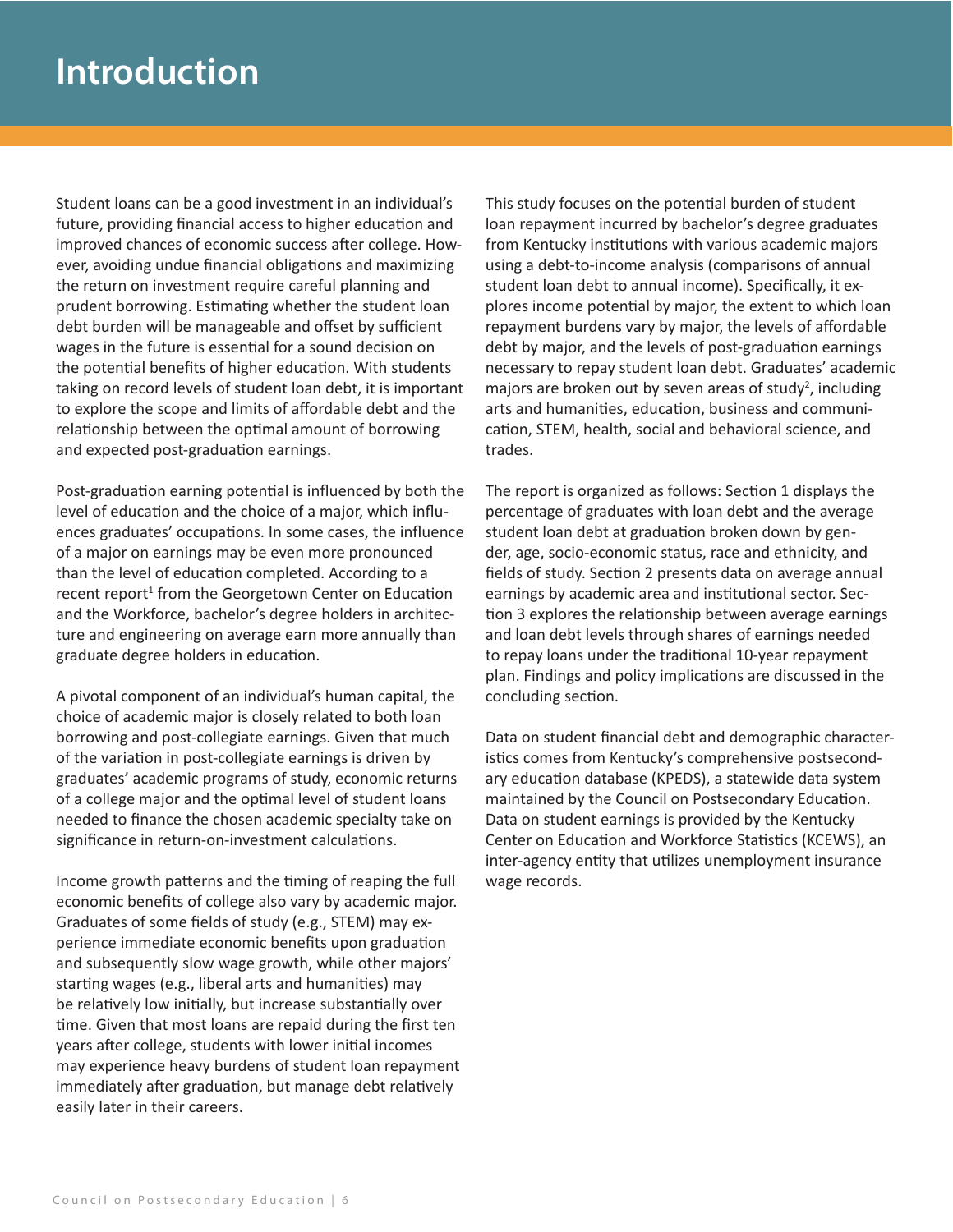The average amount and prevalence of loan debt for college graduates is a central public policy concern for the Federal government and state policymakers and legislators, as it is intimately connected to issues of postecondary access and affordability. However, debt levels vary across states, depending on financial aid policies, tuition and fees, and the economy. Currently, Kentucky is among 10 states with the lowest student debt<sup>3</sup>. This study highlights the student loan debt burden of bachelor's degree graduates of Kentucky's public universities, focusing on the levels and amounts of loans<sup>4</sup> for students who graduated with debt between 2010-11 and 2012-13.

# **Typical Student Loan Debt For Recent Graduates With Loans In Kentucky**

The average student loan debt of graduates of Kentucky's public universities increased steadily between academic year (AY) 2010-11 and AY 2012-13. The average loan debt of bachelor's degree recipients who graduated with debt rose from \$22,696 in 2010-11 to \$25,607 in 2012-13, an increase of nearly 13 percent. The percentage of graduates who took out loans fluctuated only marginally (from 63 percent to 64 percent) during the same period of time.





# **Distribution of Debt**

In AY 2012-13, 10,388 bachelor's degree graduates of fouryear public institutions in Kentucky held student loan debt. This number represented 64 percent of all graduates in the public, four-year sector who completed their baccalaureate programs of study with or without student debt. Of the group with loans, two out of three borrowers (66 percent) held balances of \$30,000 and below, while 16 percent had loan debt of \$40,000 and higher. The most prevalent outstanding balance was between \$20,001 and \$30,000, representing 29 percent of all loan holders. The smallest segment (6.4 percent) included borrowers who graduated with debt exceeding \$50,000.

#### **Figure 2. Bachelor's Degree Graduates with Loan Debt by Level of Balance in AY 2012-13, % of Loan Recipients**

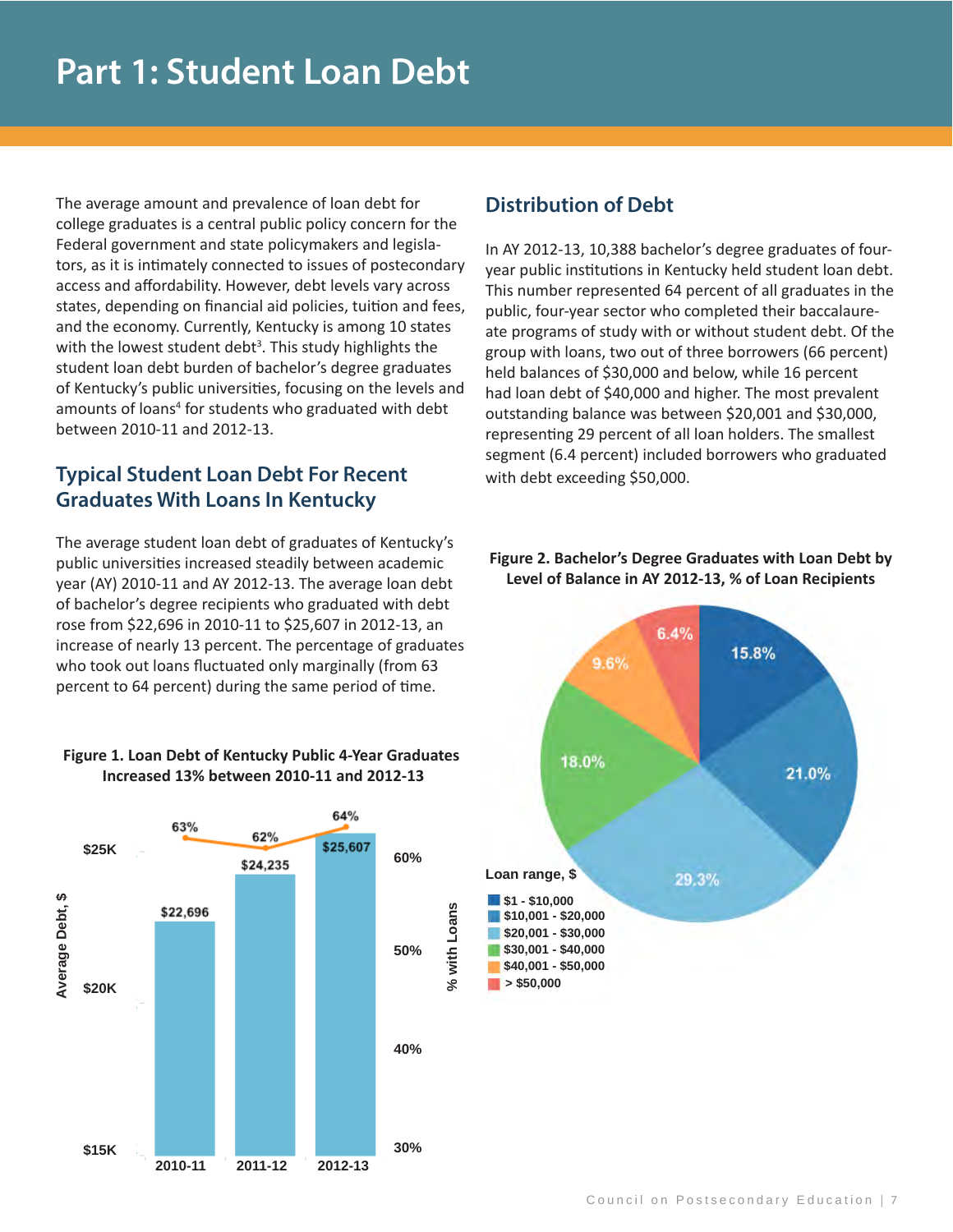# **Trends in Loan Debt**

Between AY 2010-11 and AY 2012-13, bachelor's degree graduates with student loans increased the amount they borrowed to fund their education, as indicated in the chart below. Among all student loan borrowers, the trend was characterized by diminishing shares of borrowers with smaller balances and increasing shares of loan holders with larger amounts. For example, the percentage of graduates with loan debt totaling \$30,001 or more grew steadily (from 25.5 percent in 2010-11 to 34 percent in 2012-13) while the percentage of graduates holding loan debt of \$30,000 or less steadily decreased (from 74.5 percent of all borrowers in 2010-11 to 66.1 percent in 2012-13). The percentage of student loan borrowers holding \$50,000 or

more in loan debt increased from 3.3 percent to 6.4 percent, the largest growth in all categories. Conversely, the largest decrease was among graduates holding between \$10,001 and \$20,000 in loan debt—a drop of 19.5 percent.

### **Income Status**

Between 2010-11 and 2012-13, average debt levels increased for graduates from both low-income and more affluent backgrounds. The average debt of Pell Grant recipients grew 11 percent between AY 2010-11 and AY 2012-13 (from \$24,570 to \$27,306). Similarly, the average debt of non-Pell-eligible graduates grew 14 percent in the same period (from \$20,143 to \$22,978). Not surprisingly, low-income students incurred more debt than their coun-



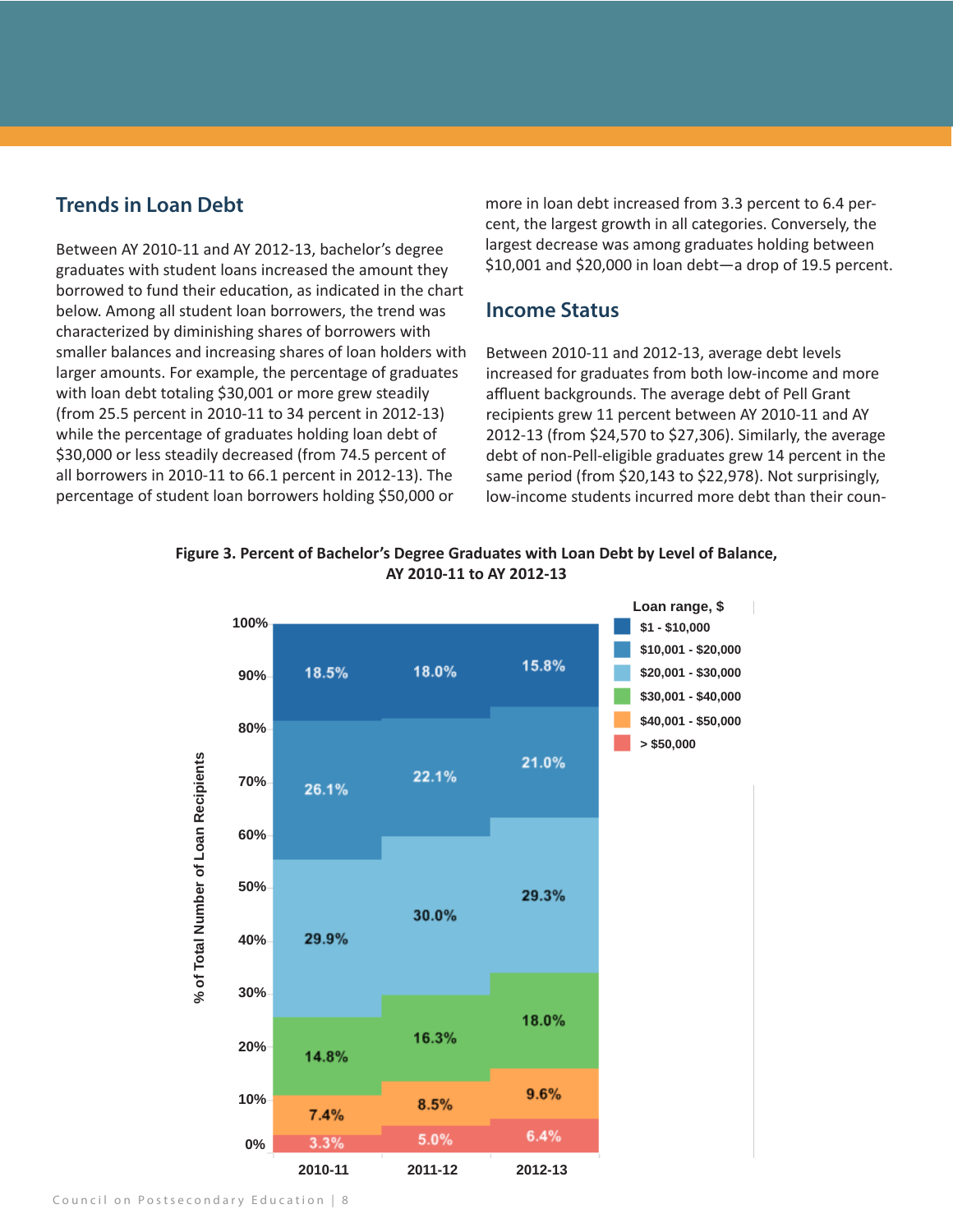terparts, but that gap decreased or remained stagnant. In 2010-11, Pell-eligible graduates held 18 percent more debt than their non-Pell-eligible counterparts. In 2011-12, that gap fell to 16 percent and remained at that level in 2012- 13. Furthermore, the debt of non-Pell-eligible graduates grew at a faster annual rate than the debt of Pell-eligible graduates (6.8 percent vs. 5.4 percent respectively).





#### **Gender**

More women than men borrowed money and, on average, they borrowed a slightly larger amount during the time under review. For instance, two out of three female graduates took out loans to finance their baccalaureate degrees, compared to six out of ten male counterparts. In the same year, women's average debt was two percent higher than that for men. The gaps between average debt load for men and women and the percentage of men and women who borrowed remained relatively stagnant between AY 2010- 11 and AY 2012-13.

# **Race and Ethnicity**

In AY 2012-13 African Americans borrowed at a higher rate than those of other racial/ethnic groups<sup>5</sup>, and they held the highest average amount of debt. Eighty-three percent

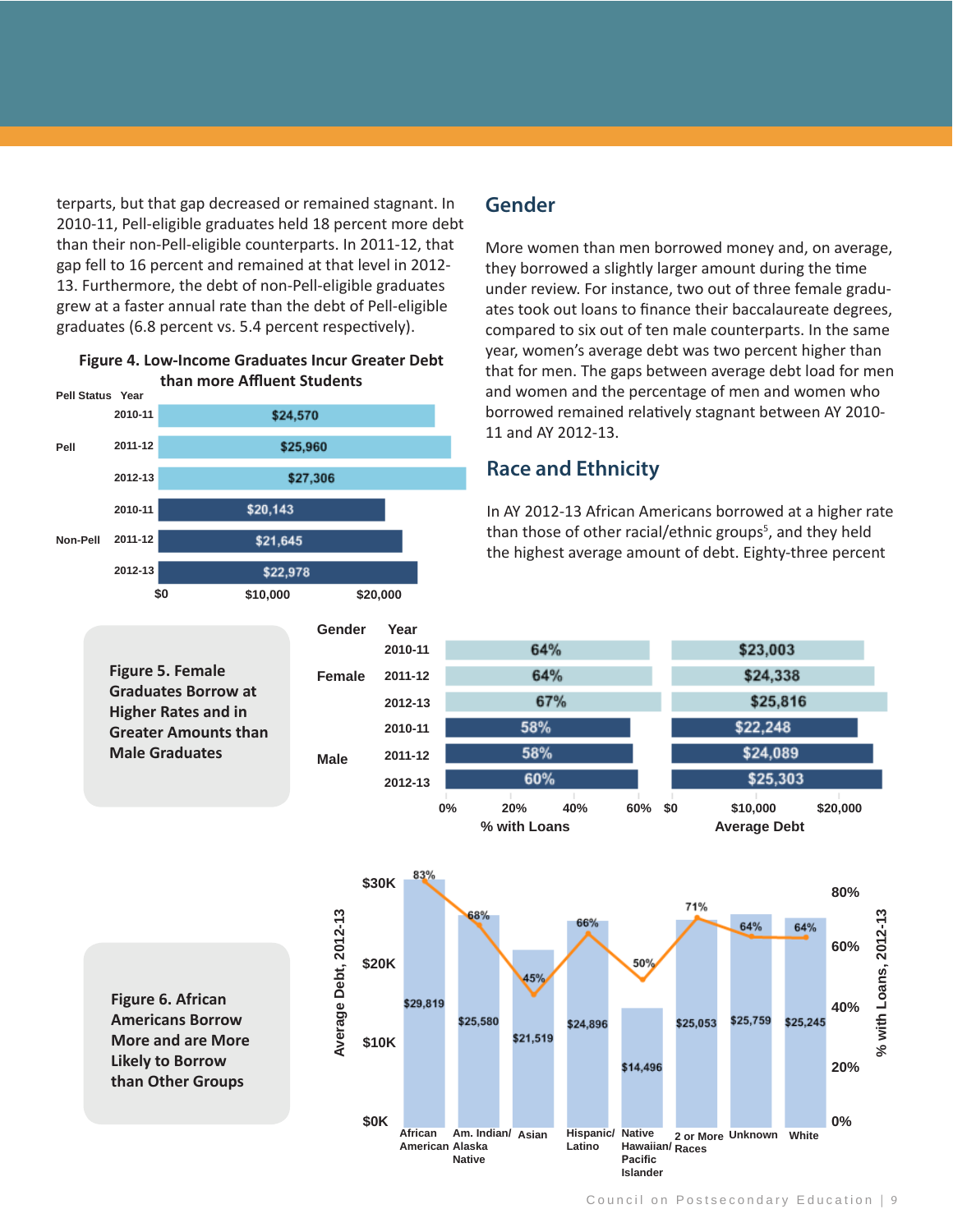of all African-American graduates of public universities in 2012-13 incurred loan debt. This borrowing rate was much higher than that of Asians (45 percent), Whites (64 percent), and Hispanic or Latino graduates (66 percent). Additionally, African Americans who graduated from four-year public universities with debt held, on average, \$29,819 in student loans. This amount was over 28 percent higher than the average of \$23,221 held by all other racial/ethnic groups in this population.

#### **Age**

Between AY 2010-11 and 2012-13, non-traditional students (those 25 years and older) on average exhibited higher borrowing rates and graduated with more loan debt than traditional-age graduates. In 2012-13, approximately three out of four non-traditional students completed college with loan debt, while approximately six out of ten traditional-age graduates did. Older graduates also borrowed on average \$7,000 more than traditional students. The gap in the percentage of borrowers between non-traditional and traditional students showed a slight downward trend between 2010-11 and 2012-13. In 2010-11, the percentage of non-traditional students who borrowed was 28.6 percent higher than that of traditional students; this figure decreased slightly to 25.4 percent in 2012-13. However, the gap between the average debt amounts of non-traditional students and traditional students grew during the same time. While non-traditional students owed an average of 28.1 percent more than traditional students in 2010-11, the gap jumped to 47.6 percent in 2012-13. In sum, while the percentage of non-traditional students who borrowed for college did not dramatically rise, especially in comparison to traditional students, the amount of money they borrowed increased appreciably.



#### **Figure 7. Non-traditional Graduates Borrow at Higher Rates and in Greater Amounts than Traditional Graduates**





**Average Loan Debt, \$**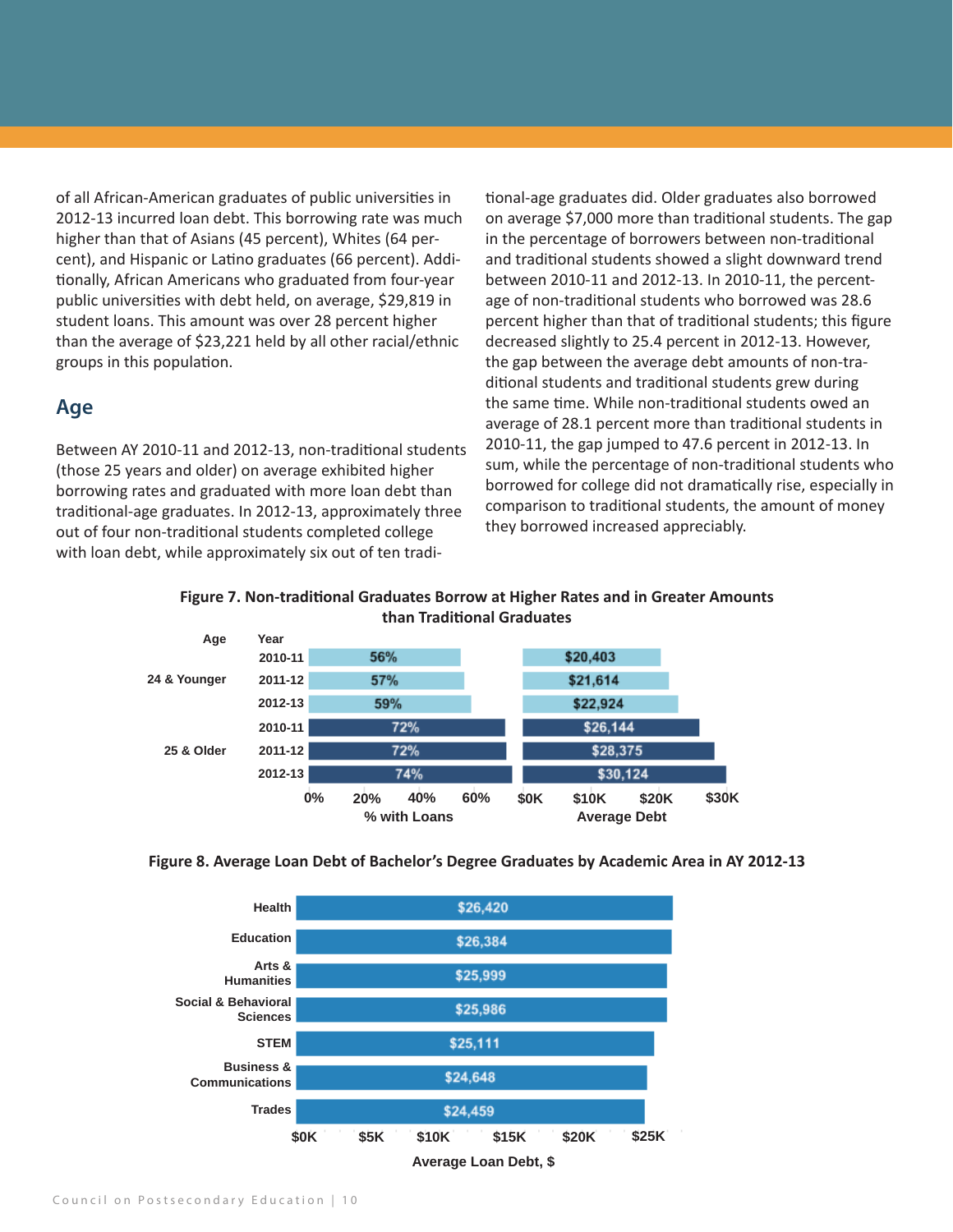# **Academic Program**

transportation). Graduates with education majors had the second highest loan debt of \$26,384 on average, followed by arts and humanities graduates (\$25,999). In 2012-13, the average debt of bachelor's degree recipients with loans varied across academic areas, ranging from the highest debt load of \$26,420 in health to the lowest amount of \$24,459 in applied trades (e.g., construction,

During the same year, levels of student loan balances of bachelor's degree recipients were relatively similar across seven major academic areas (arts & humanities, business & communication, education, health, social & behavioral sciences, STEM and trades). Across these areas, the percentage of loan-holding graduates with \$10,000 or less in debt ranged from 18.9 percent in trades to 13.7 percent in education. The academic areas with the highest percentage of graduates holding loan debt of \$50,000 or more was health (8.5 percent), while the academic area with the lowest percentage of graduates with loan debt in this range was trades (4.3 percent).





**\$1 - \$10,000 \$10,001 - \$20,000 \$20,001 - \$30,000 \$30,001 - \$40,000 Loan range, \$**

**% of Total Number of Loan Recipients**

% of Total Number of Loan Recipients

**\$40,001 - \$50,000**

**> \$50,000**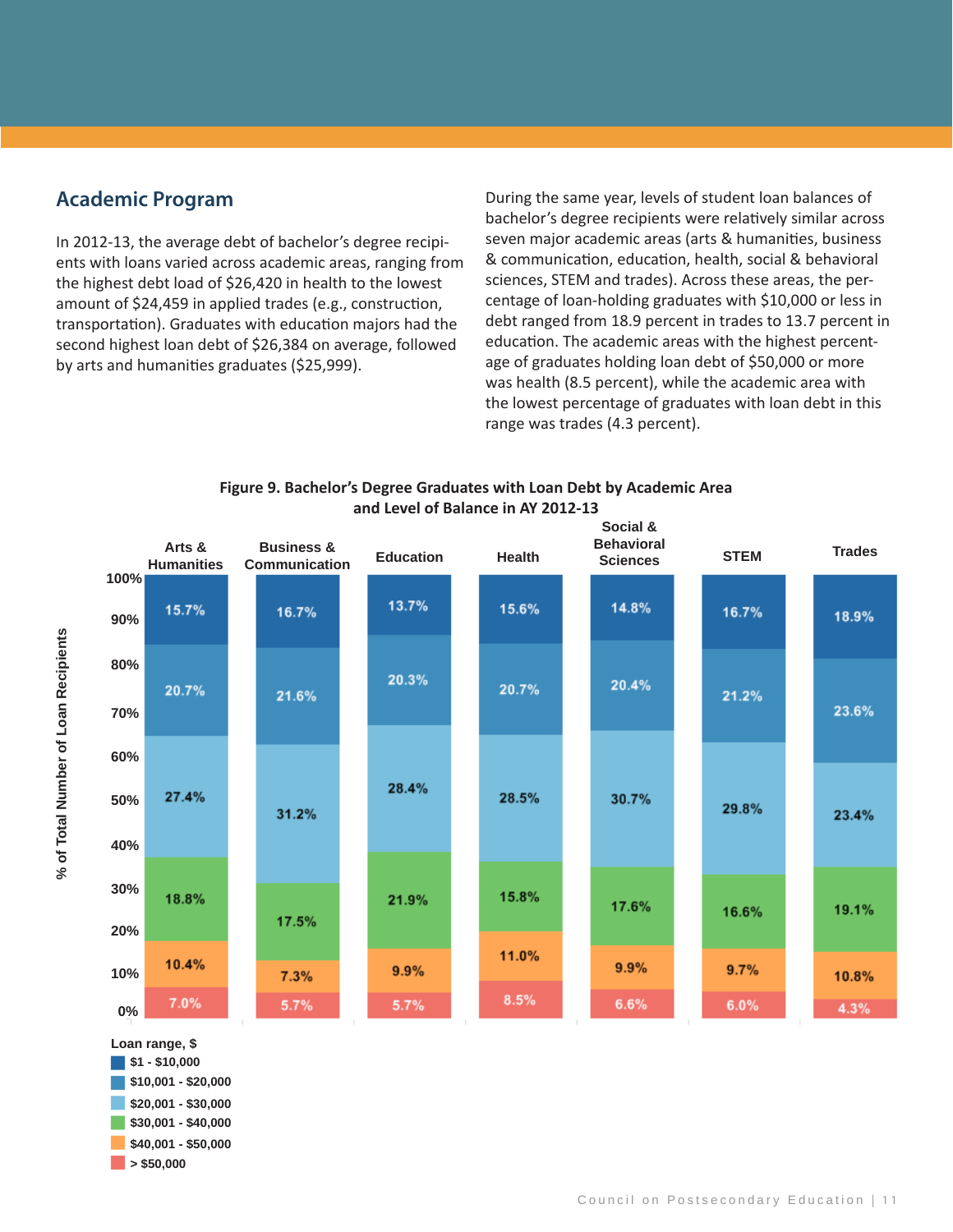While higher education leads to higher earnings, the economic returns of a college degree vary considerably across undergraduate majors. Knowing which major to choose and its future earning potential is essential information when deciding on the amount of loans to take out for postsecondary education. This section looks at the extent and patterns of the income<sup>6</sup> variation by major, which may provide an estimate<sup>7</sup> of future earnings associated with broad academic areas of study for bachelor's degree graduates of Kentucky's public universities.

# **Income Variation by Area**

The chart below provides information on median annual wages broken down by seven broad areas of study for three cohorts of wage earners: three, five, and ten years after college completion. The data point to great variation in earnings both across academic areas and across time after graduation. The median wages of the 2010 graduates employed in Kentucky in FY 2012-2013 ranged from a low

#### **Figure 10. Median Annual Wages of Bachelor's Degree Graduates of KY Public Universities Employed in State in FY 2012-13, by Area of Study & Cohort**

|                                                  | 2010 Graduates<br>(3 Years Out) | 2008 Graduates<br>(5 Years Out) | 2003 Graduates<br>(10 Years Out) |
|--------------------------------------------------|---------------------------------|---------------------------------|----------------------------------|
| Arts &<br><b>Humanities</b>                      | \$19,597                        | \$26,252                        | \$37,982                         |
| <b>Business &amp;</b><br>Comm.                   | \$29,683                        | \$35,458                        | \$46,621                         |
| <b>Education</b>                                 | \$34,440                        | \$38,805                        | \$46,226                         |
| <b>Health</b>                                    | \$43,848                        | \$47,509                        | \$57,386                         |
| Social &<br><b>Behavioral</b><br><b>Sciences</b> | \$22,319                        | \$27,395                        | \$40,301                         |
| <b>STFM</b>                                      | \$31,176                        | \$41,770                        | \$55,163                         |
| <b>Trades</b>                                    | \$26,738                        | \$29,953                        | \$39,265                         |
| Overall                                          | \$27,887                        | \$34,568                        | \$45,470                         |

**Wage Earner Cohorts**

**Median Annual Wages**

**\$19,597 \$57,386**

of \$19,597 in arts and humanities to a high of \$43,848 in health. The greatest payoff was obtained by graduates of programs in health and education: the short-term economic returns for graduates three years after completion were \$43,848 and \$34,440, respectively. In the longer-term, the largest economic returns were reaped by graduates of health and STEM fields, as evidenced by wages for the 2003 cohort (\$57,386 and \$55,163, respectively). As expected, all earners exhibited growth in earnings across time, but the change in wages showed different patterns in different academic areas.

# **Wage Growth**

The rate of growth may be a good indicator of loan repayment potential and of servicing debt at the mid-point of a borrower's career. The chart below exhibits the rate of change in earnings from year three to year ten after college completion by academic area of study. While arts and humanities had the lowest earnings among the other fields of study, these academic programs exhibited the fastest rate of growth in earnings (94 percent) ten years after graduation. Conversely, the highest-paying fields for gradutes at the beginning of their careers—health and education—exhibited the lowest rates of change in earnings (31 percent and 34 percent, respectively).

#### **Figure 11. Changes in Median Wages from Year 3 to Year 10 after Graduation for Bachelor's Degree Graduates Employed in Kentucky in FY 2012-13, by Area of Study**

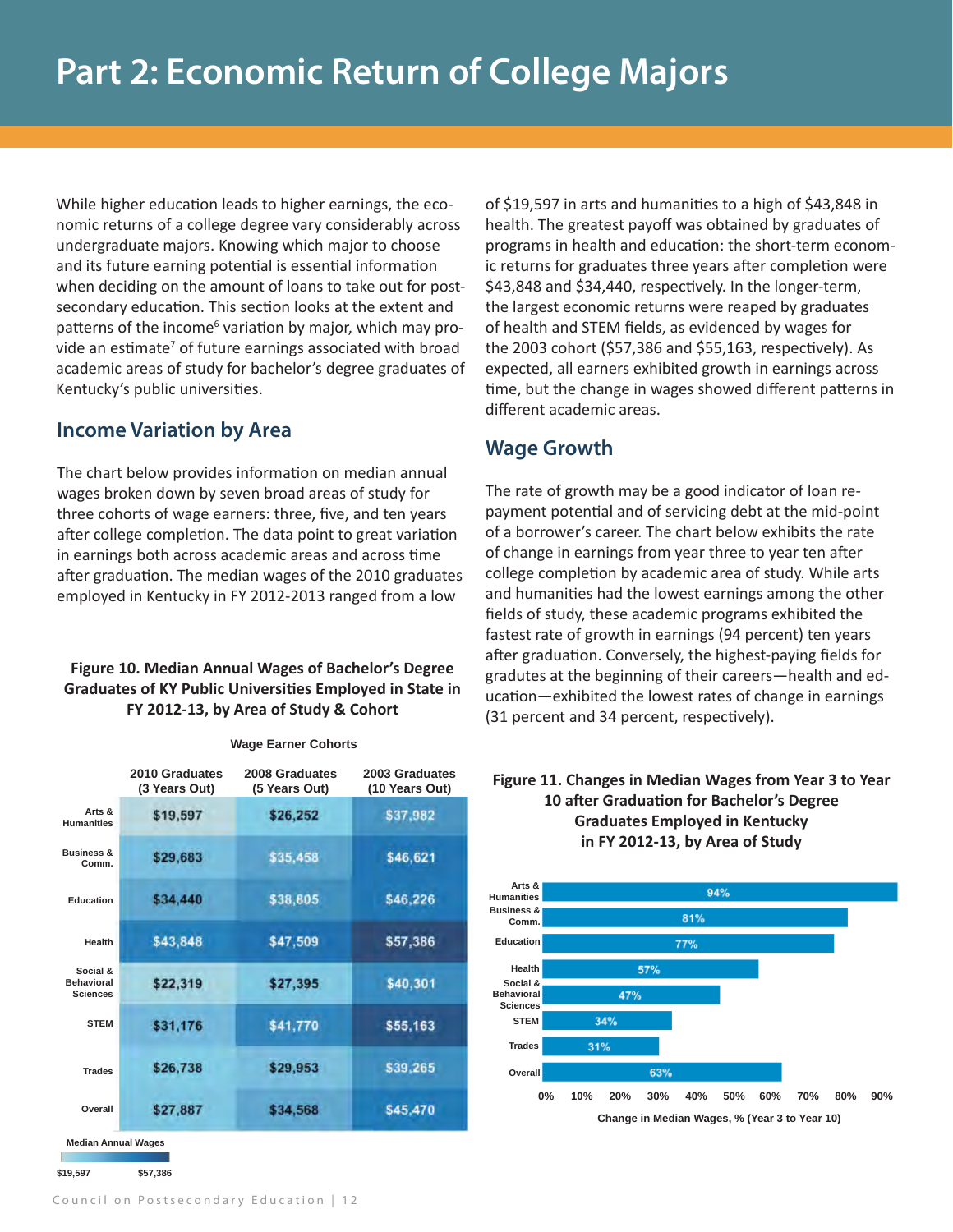# **State Average and Variation by Academic Area**

According to Figure 12, health graduates secured the highest wages five years post-graduation, when compared to the state average for baccalaureate graduates from Kentucky's public universities (44 percent higher than the state average).

Fields of study with above-average median wages also included STEM (120 percent), education (113 percent), and business and communications (105 percent). By contrast, the lowest-paying fields were arts and humanities (76 percent) and social and behavioral sciences (82 percent).

### **Variation by Sector**

Economic returns of a college major vary considerably across sectors of higher education. Figure 13 reflects those payoff differentials in selected majors, including arts and humanities, education, health, and STEM. Generally, graduates of research universities started their careers with higher salaries (except in arts and humanities) and

maintained their wage premium advantages in the longrun (ten years after college completion), as compared with their comprehensive university counterparts. Ten years after graduation, STEM fields proved the most remunerative for research university graduates (with median wages of \$68,339), and healthcare was the most highly paid field for graduates of comprehensive universities (with median wages of \$56,165). An earnings differential between graduates of research universities and comprehensives in STEM and education was approximately \$10,000 in favor of the former ten years after completing college. The difference in earnings in health was less pronounced (approximately \$4,000), while arts and humanities graduates' earnings ten years after college differed by only about \$1,500 in favor of research universities.

#### **Figure 13. Median Wages of Bachelor's Degree Graduates Employed in KY in FY 2012-13 by Academic Area, Sector, & Cohort**





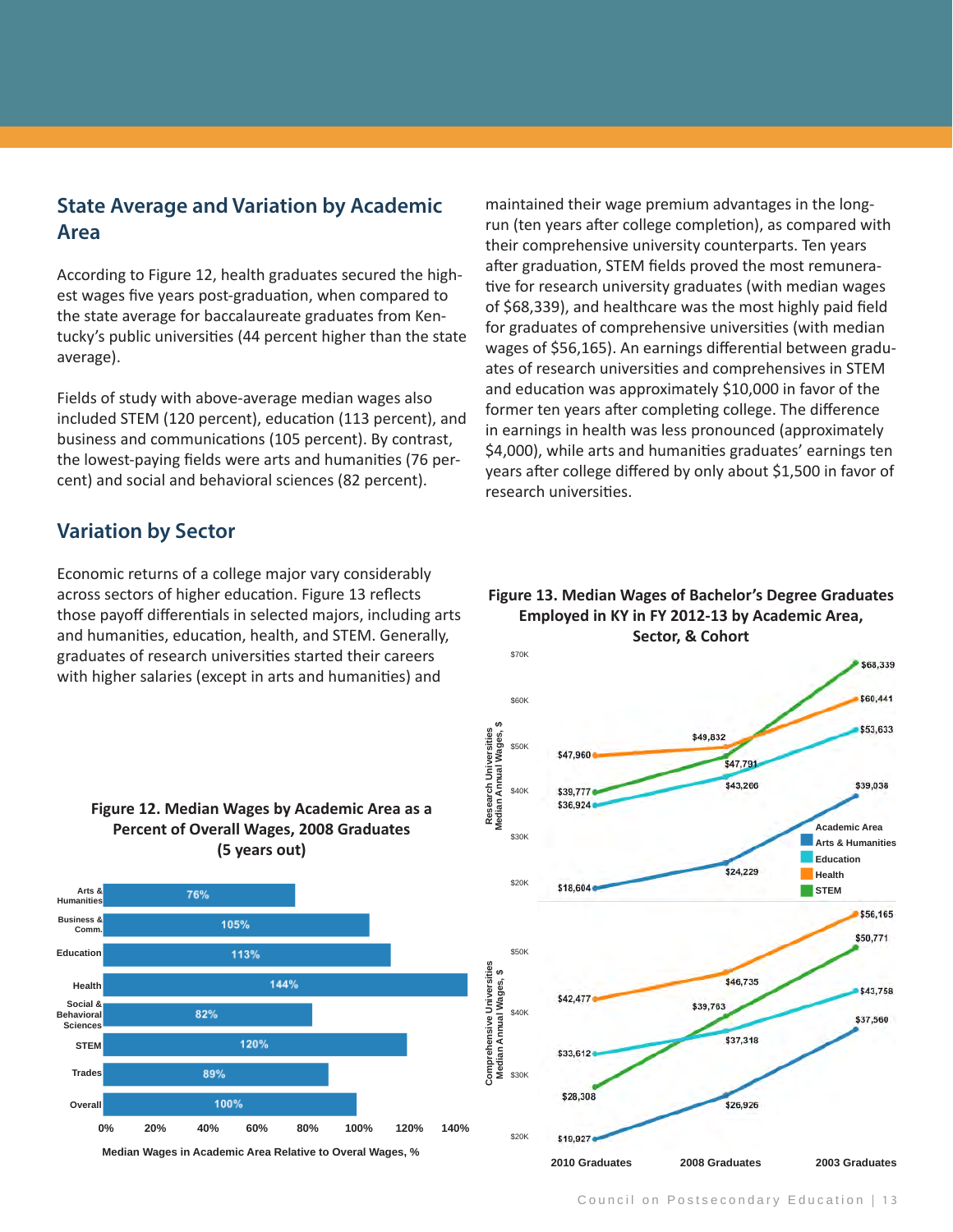# **What Levels of Student Debt are Excessive?**

The question of what levels of loan debt are reasonable and affordable for college graduates is central for policy makers, borrowers, and financial aid administrators because burdensome levels of debt are fraught with a variety of negative consequences for the borrower. If total student debt at graduation relative to future earnings is too high, students may delay important educational, career, and life events, including buying a house, pursuing graduate education, getting married and having children, and saving for retirement (Hershbein & Hollenbeck, 2014; Ratcliffe & McKernan, 2013).

Financial aid researchers and practitioners developed several methods to ascertain the burden of loan repayment for college graduates with student loan debt. Debtto-income analysis, a common measure of repayment risk in the banking and finance area, recently emerged as an important methodology for understanding a borrower's ability to repay loans in the area of college affordability in higher education. For example, the Department of Education proposed the Gainful Employment rules to assess the performance of for-profit higher education institutions. Calculating the repayment burden of student loan borrowers through debt-to-earnings ratios is a critical component of these rules. Broadly defined, a debt-to-income ratio is the ratio of total debt to the borrower's income. Borrowers' debt-to-income ratios will be generally higher when they graduate from college, since their starting salaries are typically at the entry level. Over time, debt-to-income ratios should be lower, as individuals begin to earn more money and as their loan debts diminish through payments.

According to Kantrowitz (n.d.), a financial aid expert and publisher of EDVISORS, a quick and rough method is to compare annual starting salaries of college graduates with their average student loan debt loads at graduation. If the debt-to-income ratio is less than 1, the borrower should be able to afford to repay the debt. This ratio under one corresponds to monthly loan payments that are in the range of 10 percent to 15 percent of the borrower's gross monthly earnings, a range considered affordable by many analysts servicing the debt. Some policy makers set fairly stringent targets for this metric. For example, Texas' new strategic agenda<sup>8</sup> for postsecondary education will have a goal of controlling college graduates' loan debt, which

should not exceed 60 percent of first-year wages. Another method, often referred to as a debt-service-to-income ratio, is to look at monthly loan payments in relation to a percentage of monthly income dedicated to paying off the loans. A debt-service-to-income ratio is the ratio of the normal monthly payments on the borrower's loans to the borrower's gross monthly income.

For many years, researchers and analysts have debated the question of what level of debt should be considered affordable and reasonable. Perhaps the most in-depth discussion of the subject is offered by Baum and Schwartz (2006) who conducted an exhaustive literature review of various methodologies and defined a range of thresholds for manageable debt levels. They concluded that individuals with median wages should devote about 10 percent of their pre-tax earnings to student loan repayment, and "the payment-to-income ratio should never exceed 18 to 20 percent" (p.12). More recently, Woo and Soldner (2013), National Center on Education Statistics researchers, conducted a study of loan repayment and proposed that, to be affordable, monthly payments should represent no more than 12 percent of the borrowers' monthly gross income. In sum, for the debt to be manageable, the share of earnings devoted to student loan payments should be in the range of 10 to 12 percent of the earners' monthly income.

# **Debt-To-Income Analysis**

Earnings data presented in conjunction with debt repayment estimates give a good idea of the potential risk of excessive borrowing and the ability to repay loan debt after college. Annual or monthly debt and income levels by academic area allow for direct comparisons among various majors and with the typical amounts of money borrowed or earned.

Figure 14 details information on median loan debt loads<sup>9</sup> and annual earnings, as well as debt-to-income ratios broken down by academic area. The median balance carried by borrowers who graduated from Kentucky's public universities between 2010 and 2013 was \$23,665, compared to the median annual earnings of \$27,887 for the 2010 graduating class<sup>10</sup> employed in Kentucky in FY 2012-13. This translates to the ratio of 0.85, or 85 percent of average yearly earnings for early career workers. While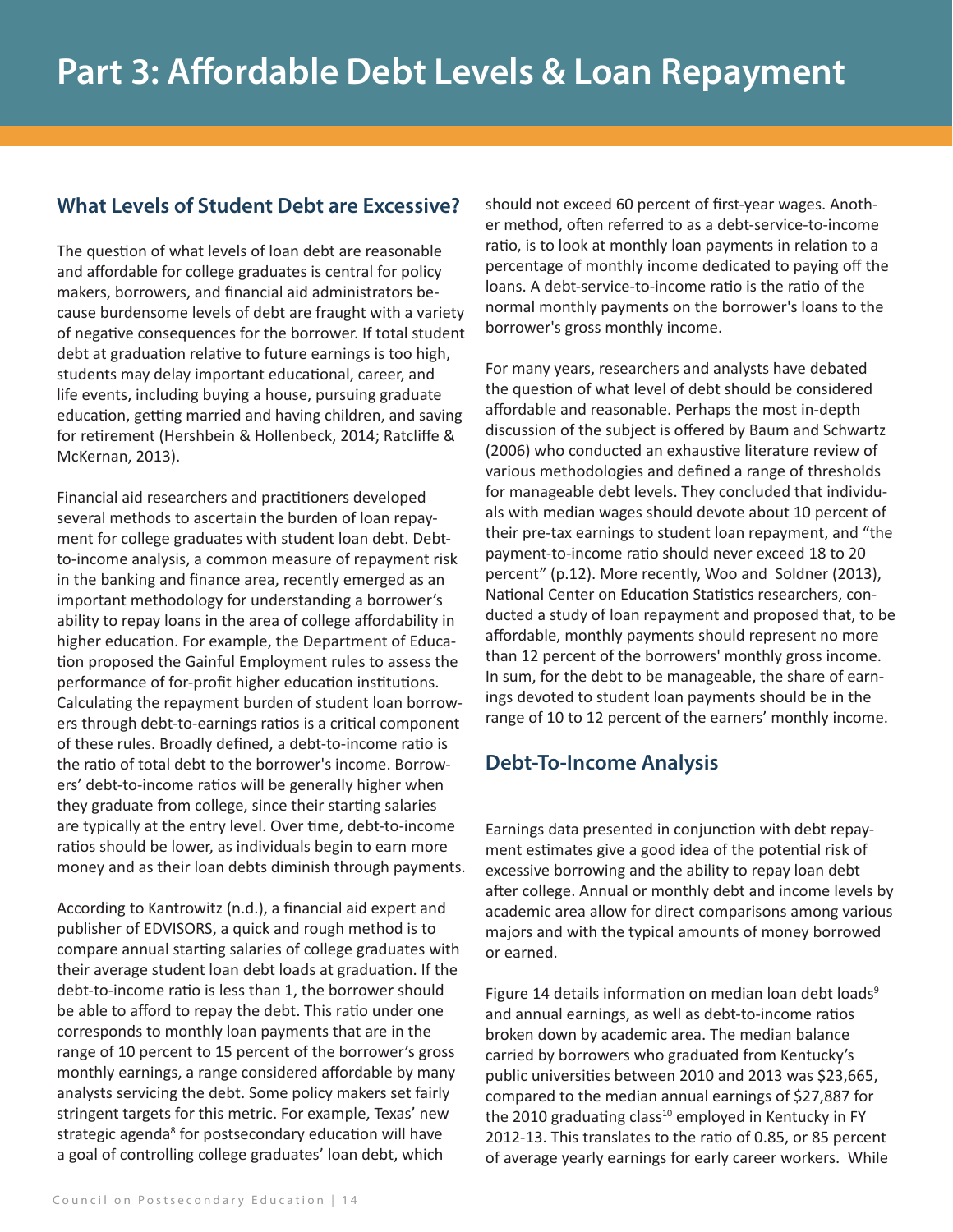most academic areas have ratios under one, arts and humanities and social and behavioral sciences have values greater than one, indicating a debt-to-earnings ratio higher than recommended by financial aid researchers and practitioners. While both constituent parts of the ratio—debt loads and earnings—have variations, the major source of variance (and therefore influence on the ratio measure) comes from the earnings distribution. Specifically, whereas median loans vary between \$22,546 and \$24,816 (only by over \$2,000), the difference between the lowest amount of earnings in arts and humanities (\$19,597) and the highest in health (\$43,848) is approximately \$24,000.

Monthly wages and monthly loan payments $11$  in Figure 15 show similar patterns. Overall, with monthly loan payments of \$272 and monthly earnings of \$2,324, the debt-service-to-income ratio is 11.7 percent, slightly under the loan affordability benchmark of 12 percent. Arts and humanities and social and behavioral sciences have high debt service ratios of 16.8 percent and 14.9 percent, indicating that individuals may be unduly burdened with

#### **Figure 14. Median Loan Debt, Median Wages, and Debtto-Income Ratios by Academic Area for Recent Graduates of KY Public Universities**



#### **Measure Names**

- **Debt-to-Income Ratio**
- **Median Loan Debt**
- **Wages of 2010 Graduates**

loan debt. The least financial stress will be borne by health graduates, with only 7 percent of their monthly income dedicated to repaying education loan debt, followed by STEM (10 percent) and education (10 percent) majors. The other graduates whose debt-service-to-income ratios are under the 12 percent benchmark should have reasonable levels of debt.

For a more complete picture, debt burdens (the ability to repay debt) should be considered both in the shortand long-term of a career, as the earnings trajectories vary depending on career life-cycles and earners' majors (Dynarski & Kriesman, 2013; Hershbein, Harris, & Kearney, 2014). Specifically, high levels of debt may impose undue financial strain on borrowers' monthly payments early in their careers, but they can be manageable in the long run. Given that payments are fixed and do not change over time under the standard ten-year repayment plan loan, debt-toearnings ratios can be computed for wages at the midpoint of graduates' careers to gauge their loan repayment capacity at a later stage.

#### **Figure 15. Monlthly Wages, Monthly Loan Payments, and Debt-Service-to-Income Ratios by Academic Area for Recent Graduates of KY Public Universities**



#### **Measure Names**

**Debt-to-Earnings Ratio of 2010 Graduates**

- **Monthly Loan Payments**
- **Monthly Wages of 2010 Graduates**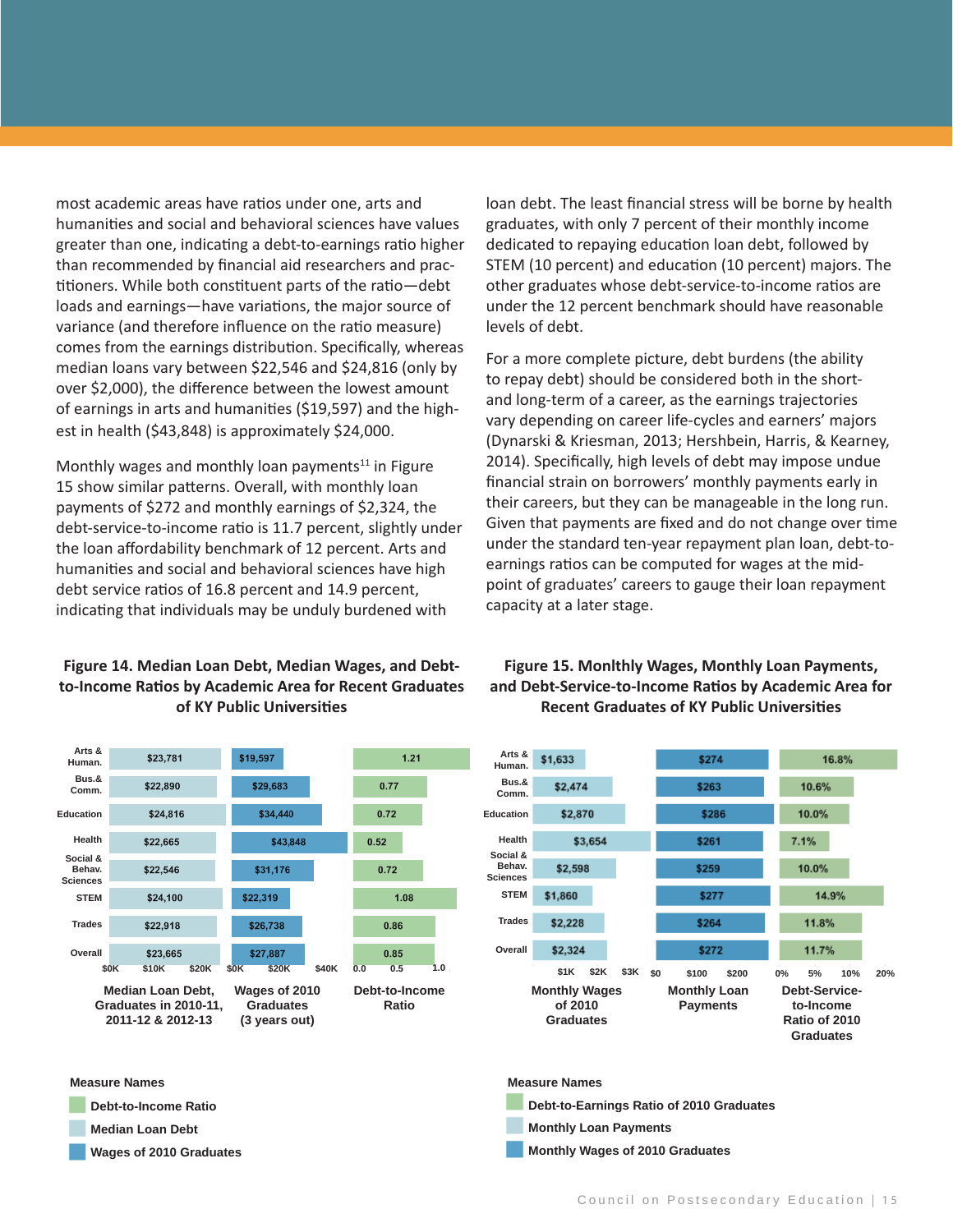Figure 16 displays debt-service-to-income ratios for graduates in seven academic areas three, five, and ten years after college completion. As the data show, shares of income needed to repay loans fall rapidly for all majors during the period of time between three and ten years after college, with the steepest drop in liberal arts and humanities and social and behavioral sciences. Specifically, liberal arts and humanities majors reduce their debt burden almost by half, from 16.8 percent to 8.6 percent. Overall, for a grad-

uate with median earnings and debt load, 11.7 percent of early-career earnings are necessary to allocate toward loan payments, but only 7.2 percent of income is required for loan repayment in the tenth year after college completion. The wide variation, from a low of 7.1 percent to a high of 16.8 percent (a 9.7 percentage-point difference) evidenced by the most recent 2010 graduates, decreases to a small difference of 3.1 percentage points between the low and high values for the 2003 graduation cohort.

**Figure 16. Debt Service-to-Income Ratios by Academic Area for Graduates 3, 5 & 10 Years After College Completion at Kentucky Public Universities**

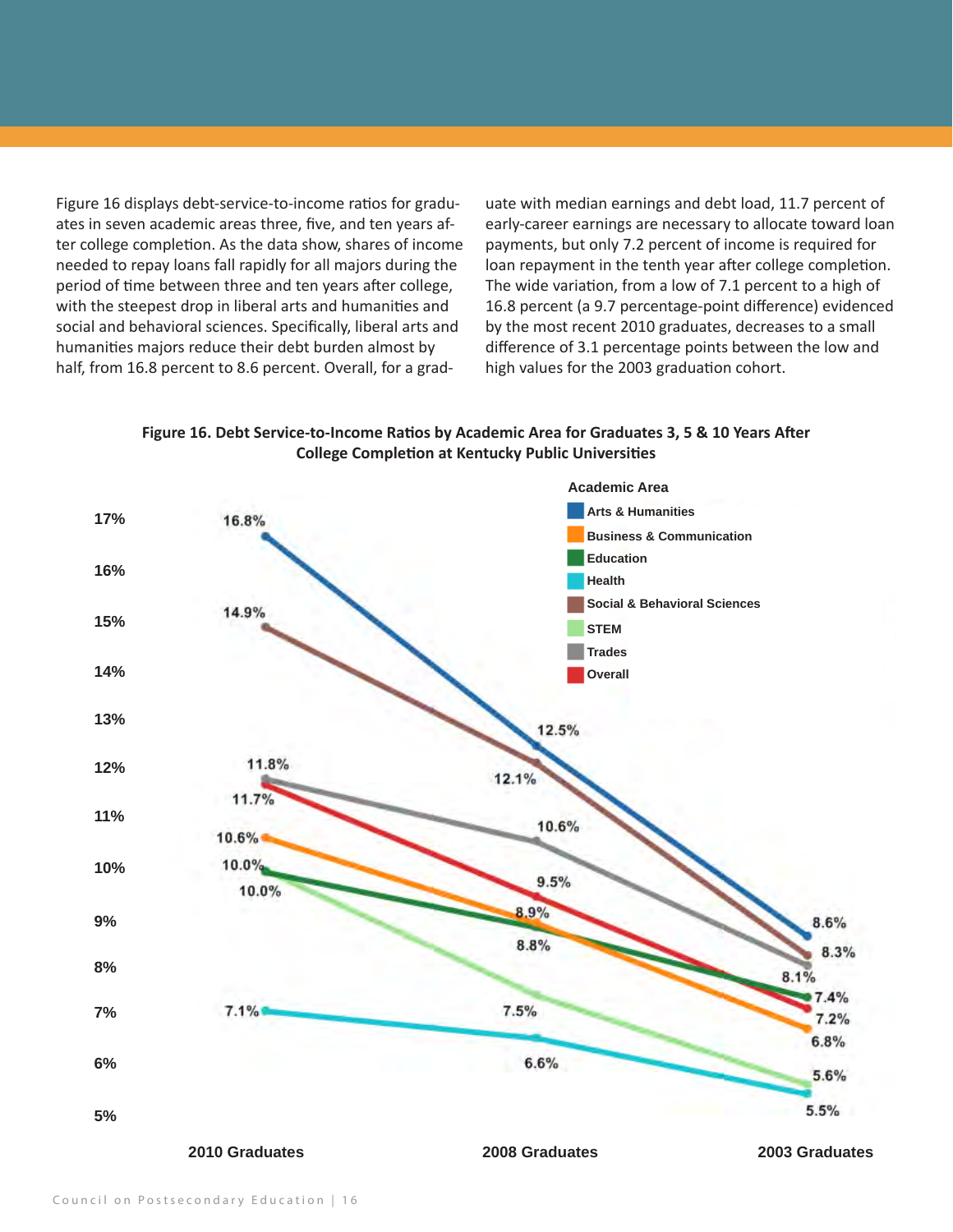Higher education is an investment with high economic and social returns in the form of higher earnings, status, and the potential for upward social mobility. This report shows that the majority of public university graduates with student loan debt in Kentucky have earnings sufficient to allow them to repay their debt during a ten-year time frame. This finding underscores the fact that higher education in Kentucky remains an affordable endeavor.

Overall, graduates with loans should be able to fulfill their obligations to service their loan debt relative to their incomes both in the early years and at the mid-point of their careers. However, the potential payoff of higher education may be uncertain for the large share of students who enter college but do not complete it. This is particularly problematic if these students incurred substantial loan debt.

This report also shows that income growth patterns vary by major, and, consequently, the high payoffs of a college degree do not necessarily manifest themselves for some graduates in the initial stage of their career $^{12}$ . On average, STEM and health majors devote smaller percentages of their earnings to student loan debt, while arts and humanities and social and behavioral sciences graduates are more constrained by student loan debt initially. However, their debt levels become more manageable over time, as these majors experience the largest income growth ten years after graduation.

The lower earnings in arts and humanities may be explained by high rates of underemployment, or work in jobs that do not require a bachelor's degree, characteristic of these fields. For instance, a recent study by Hershbein and Hollenbeck (2014) documented lower rates of full-time, full-year employment of recent college graduates of arts programs by approximately 10 to 15 percentage points, as compared to the average in all fields.

Additionally, research by Abel, Deitz, and Su (2014) noted that the problem of underemployment is more common for recent college graduates with majors in liberal arts and social sciences, as compared to their counterparts working in fields that require technical training $14$  (e.g., engineering, math, and computer science). The authors contend that underemployment is common for new, young entrants to the job market, arising from the necessity of young professionals to adjust to the labor market conditions during a transitional period.

Investigating potential loan debt burdens and earnings, as well the estimated risk of future financial strains after college, is a necessary tactic all prospective students should employ when contemplating entry into higher education, a crucial, life-changing event. The initial income dynamics for liberal arts and humanities majors make them a target for various federal, state, and institutional fianancial aid, loan, and career counseling intervention programs. Because most of the variation and influence on the repayment capability of graduates come from the earnings component of the debt-to-income measures, intervention programs also should be aimed at helping graduates find employment in their chosen fields.

To this end, loan counseling should become a widespread practice at colleges and universities. A recent literature review (TG, 2015) concluded that the timing of delivery is a crucial variable to consider in loan counseling. On the front end, universities should offer financial aid and loan counseling; upon exit, career counselors need to play a crucial role in helping students transition into their careers in the marketplace $^{13}$ .

To help students and graduates of colleges and universities meet their loan payment obligations, the Federal government offers income-contingent repayment plans. These programs presuppose the borrower's payments as a function of their current income levels. For example, the income-based repayment plan (IBR) caps borrowers' monthly payments at 15 percent of their disposable (discretionary) income and provides for loan forgiveness for the remaining balance after 25 years of qualifying payments. Another plan, which is more generous than IBR, is known as Pay As You Earn (PAYE). Borrowers qualify for this plan if their monthly payments are at or over 10 percent of their discretionary income. Any remaining loan balance may be forgiven after 20 years of qualifying payments.

While income-contingent plans are increasing in popularity, the most prevalent option currently is the ten-year standard repayment plan<sup>15</sup>. Recently there have been vibrant research and policy discussions about the current loan repayment system. The success of income-contingent repayment plans prompted some research and policy organizations<sup>16</sup> to call for making these financial arrangements default options for the entire loan repayment system.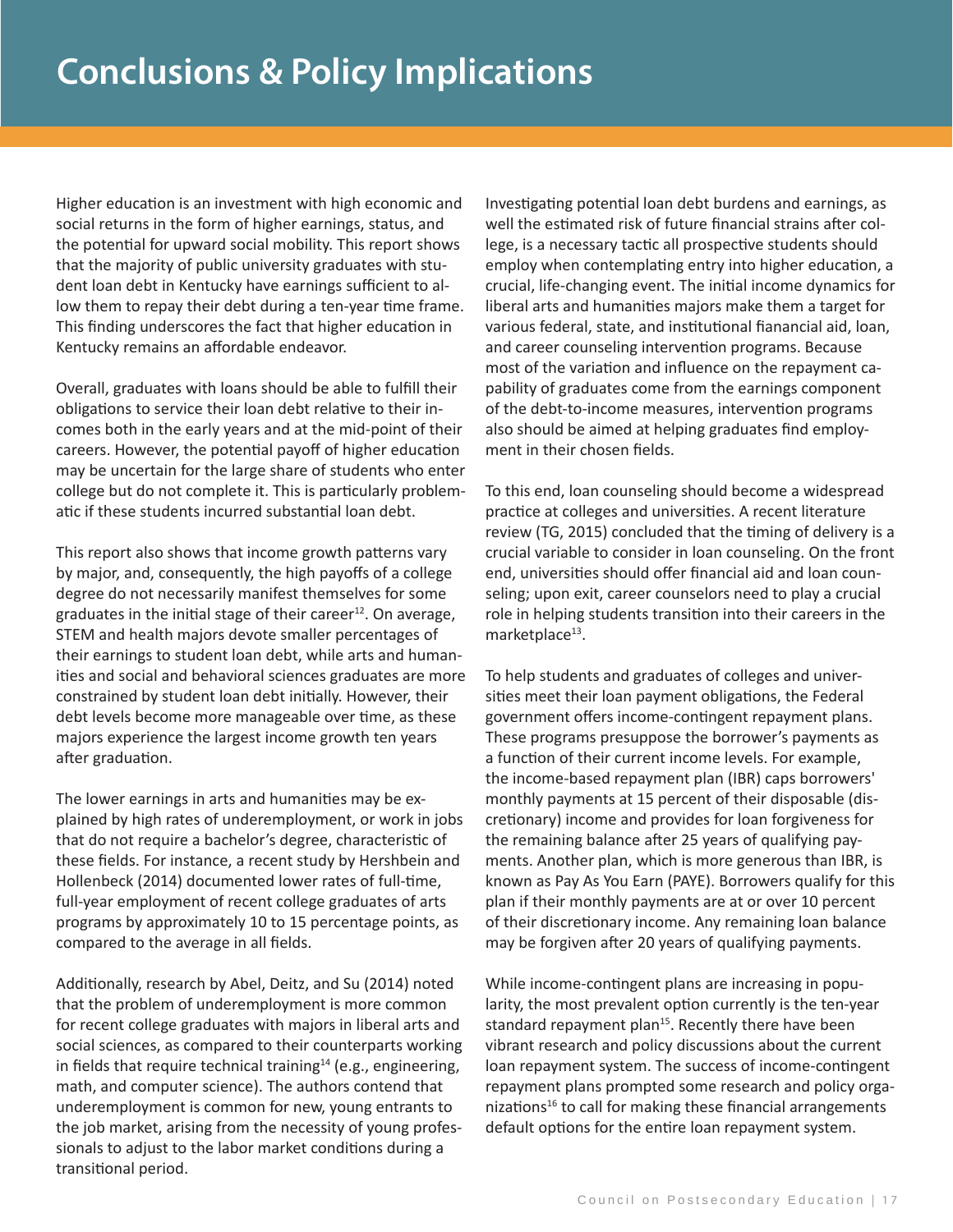HCM Strategists (2013) proposed that current federal loans be consolidated into a single income-based repayment program with borrowing limits to simplify the system and help borrowers more clearly understand the loan repayment conditions. Moreover, Dynarski and Kriesman (2013) highlighted the mismatch in timing between earnings and debt payments, concluding that the current system is characterized by a "repayment crisis" rather than a "debt crisis." They contend that, given that loans need to be repaid during the first ten years after college completion when borrowers have the lowest earnings and the least capacity to devote the necessary share of income to loan payments, the standard ten-year repayment plan may not be a good policy<sup>17</sup> to promote the affordability of loan debt.

Kentucky, like many other states, currently is facing a dilemma as to how to help Kentuckians take advantage of student loans and the benefits of higher education while avoiding burdensome levels of loan debt. Data from this study suggest that most college graduates with loan debt are in a position to manage their debt loads relative to their earnings. Given that it takes time for young professionals to establish themselves in their careers and benefit from higher earnings, graduates with low-paying majors in the early years of their career may opt to enroll in income-contingent repayment plans. At the same time, current policy initiatives to improve the federal loan system are steps in the right direction that are likely to mitigate the problem of high loan debt.

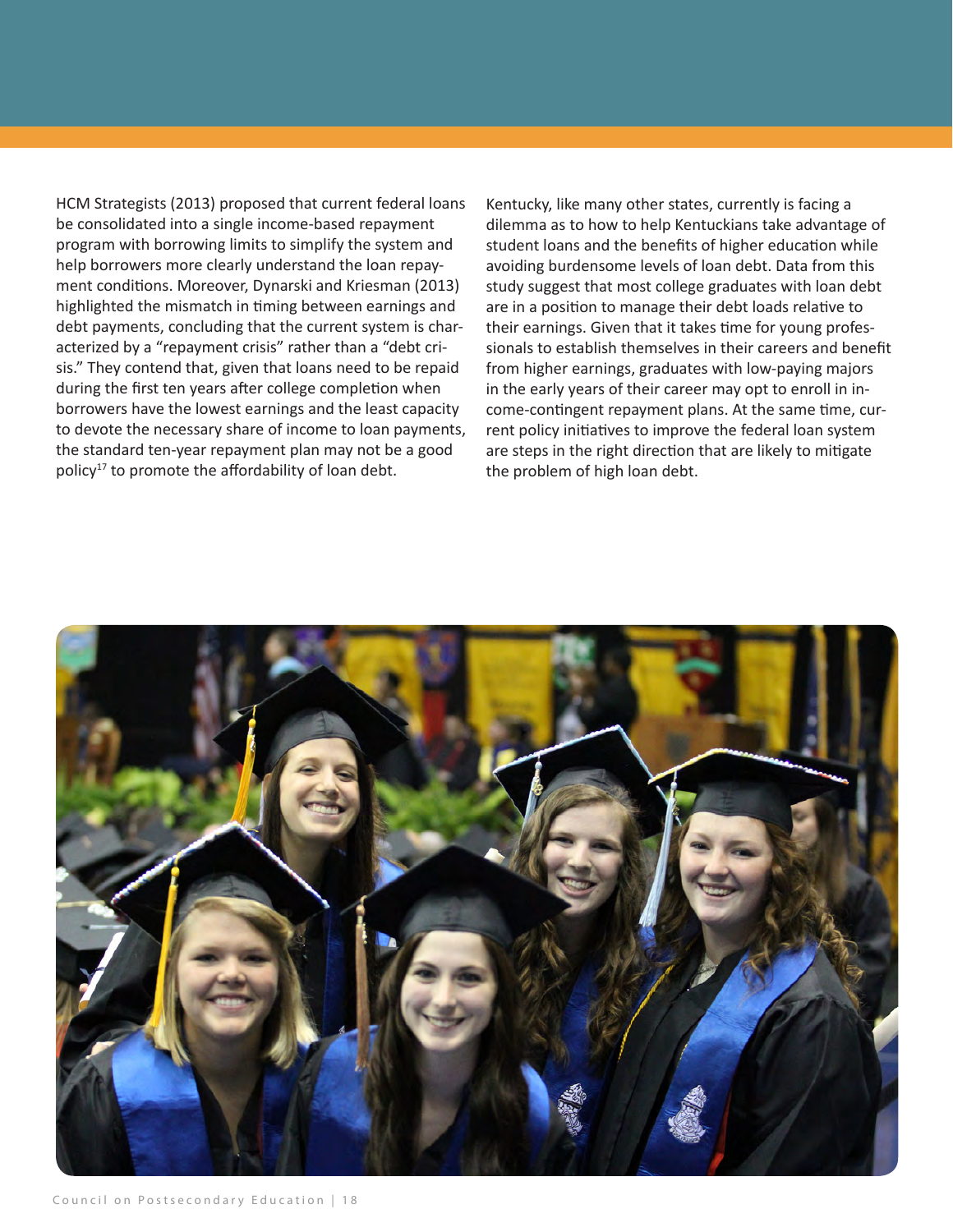# **Notes**

- 1. Carnevale, A. P., Cheah, B., and Hanson, A. R. (2015). "The Economic Value of College Majors." The Center on Education and the Workforce, Georgetown University.
- 2. This classification is modeled after studies conducted by SHEEO, NCHEMS, and Complete College America. See Technical Details for a description of the seven areas of study and CIP codes that constitute each academic area. For additional detail, see also the following publication: Zaback, K., Carlson, A., & Crellin, M. (2012). "The Economic Benefit of Postsecondary Degrees: A State and National Level Analysis." State Higher Education Executive Officers (SHEEO). Retrieved from: http://www.sheeo.org/resources/ publications/economic-benefit-postsecondary-degrees
- 3. According to a recent study from the Institute of College Access and Success (TICAS) that examined student debt for the class of 2012. Retrieved from http://www.csmonitor.com/Business/2014/0120/Student-loans-a-worry-10-states-with-the-lowest-student-debt/Kentucky
- 4. The loans include Federal subsidized and unsubsidized Stafford loans, Perkins loans, Federal health professions loans, institutional loans, and other loans.
- 5. This pattern also holds true when Kentucky State University is removed from the calculations.
- 6. Earnings data are provided by the Kentucky Center on Education and Workforce Statistics. KCEWS calculates average wages for graduates who worked any number of hours during any of the four quarters in Fiscal Year 2012-13. As a result, the methodology produces conservative estimates.
- 7. These income data broken down by broad major categories are estimates, or rough approximations of potential earnings. The actual wages will depend on a variety of factors, including specific occupations, conditions of local economies, geographic location, and various personal, cognitive and psycho-social characteristics of employees. It is important to differentiate between occupations and majors, as job differences do not necessarily parallel differences in academic programs. Graduates of a particular major find jobs in a variety of occupations, and employees in a great number of occupations come from varied educational backgrounds.
- 8. Texas' new strategic agenda is not finalized yet. See the draft document at: http://www.collegeforalltexans.com/images/TX\_ HESP\_Draft\_APR\_2015v4%20w\_RP%20Memo.pdf
- 9. These median loan debt balances by academic area are approximately \$2,000 lower than the corresponding mean loan debt amounts for the same academic areas. The difference is due to different calculations used to produce median and mean values.
- 10. Starting earnings for early career earners are represented by wages three years after completing college. This is secondary data taken from the Postsecondary Education Feedback Report prepared by KCEWS.
- 11. Monthly loan payments are based on the standard 10-year repayment plan for the unsubsidized Stafford loan program at 6.8 percent interest rate.
- 12. Data from Texas and Minnesota also show low annual median earnings for liberal arts and humanities majors in the early years of their careers. See, for instance, Schneider's (May 2014) study of student loan debt and gainful employment based on Texas data and the Minnesota Statewide Longitudinal Education Data System (SLEDS) available at: https://apps.deed.state.mn.us/lmi/ etd/Results.aspx
- 13. Unfortunately, the job market greatly varies across the state and over time, and often past performance and outcomes cannot predict the post-collegiate success in employment of future graduates in many local economies.
- 14. The authors found that, during the period 2009 through 2011, 52 percent of recent college graduates (age 22 to 27) from programs in liberal arts and 48 percent of the corresponding bachelor's degree completers in social sciences were employed in jobs where a bachelor's degree was not required. In contrast, underemployment rates in engineering, education, and health were 20 percent, 22 percent, and 22 percent, respectively.
- 15. Hershbein, Harris, and Kearney (2014) indicate that, as of the third quater of 2014, 61 percent of borrowers with Federal Direct Loans were enrolled in the ten-year standard repayment plan, based on the analysis of Department of Education data.
- 16. For instance, Huelsman and Cunningham (2013) from the Institute for Higher Education Policy proposed this initiative.
- 17. The researchers proposed a new income-based system, Loans for Educational Opportunities (LEO), in place of the current federal system. Under LEO, payments ranging from three percent to ten percent of earnings will be made through payroll deduction by employers and will be spread out over 25 years.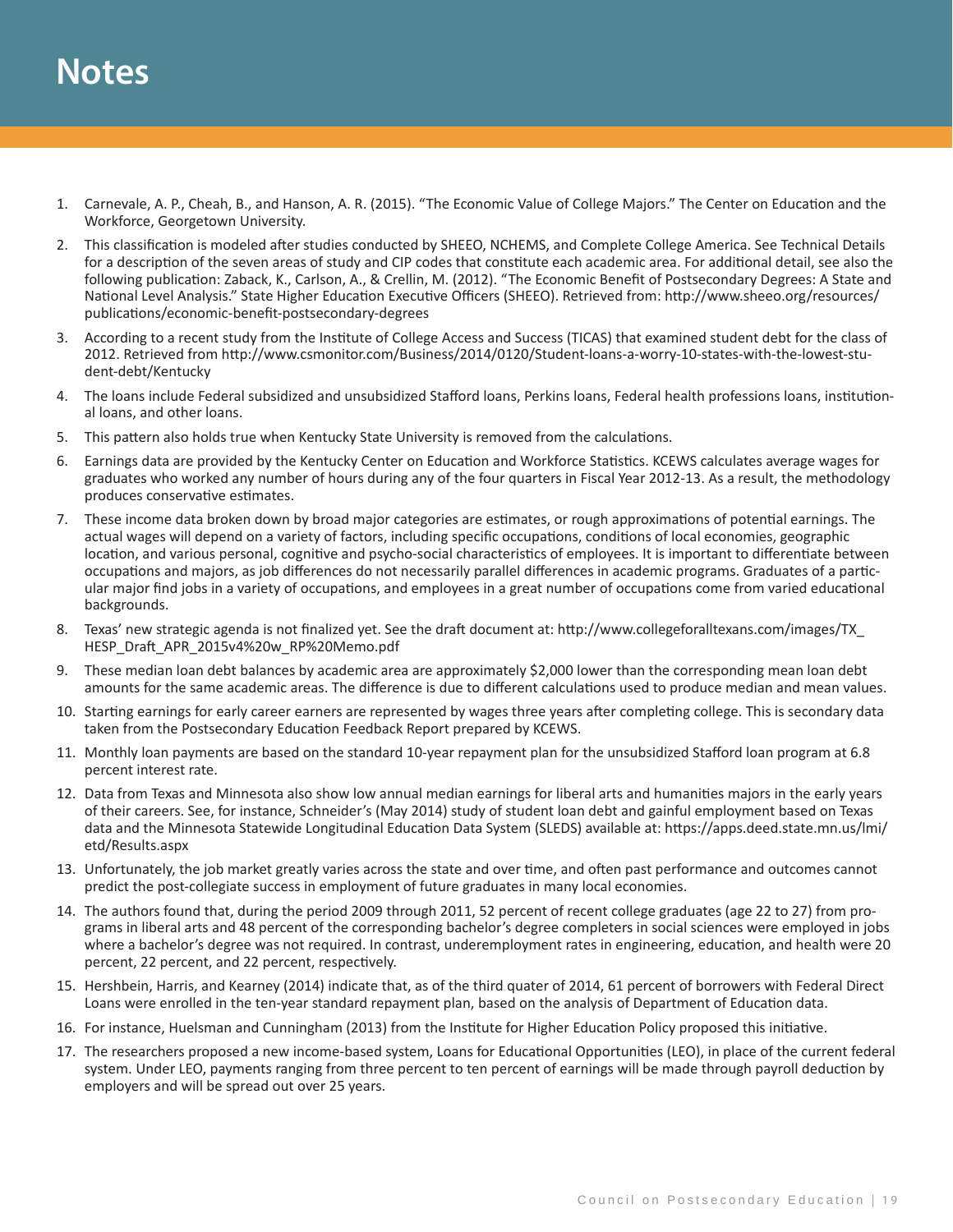# **Technical Details**

#### **Area of Study or Major**

The following areas of study (academic programs) are constructed using the two-digit Classification of Instruction Programs (CIP) codes defined by the National Center for Education Statistics. With 57 individual 2-digit CIP codes, the areas of study include:

- Arts and Humanities: area, ethnic, cultural, and gender studies (5); foreign languages, literatures, and linguistics (16); English language, and literature/letters (23); liberal arts and sciences, general studies and humanities (24); multi/interdisciplinary studies (30); philosophy and religious studies (38); theology and religious vocations (39); visual and performing arts (50); and history (54).
- Business and Communication: communication, journalism, and related programs (9); communications technologies/technicians and support service (10); business, management, marketing, and related support services (52).
- Education: education (13).
- Health: health professions and related clinical sciences (51).
- Social and Behavioral Sciences and Human Services: family and consumer sciences/human sciences (19); legal professions (22); library science (25); parks, recreation, leisure, and fitness studies (31); psychology (42); public administration and social service professions (44); and social sciences (45).
- Science, Technology, Engineering, and Math (STEM): agriculture, agriculture operations, and related services (01); natural resources and conservation (03); architecture and related services (04); computer and information sciences and support services (11); engineering (14); engineering technologies/technicians (15); biological and biomedical sciences (26); mathematics and statistics (27); military technologies (28); physical sciences (40); and science technologies/technicians (41).
- Trades: personal and culinary services (12); security and protective services (43); construction trades (46); mechanic and repair technologies/technicians (47); precision production (48); and transportation and materials moving (49).

#### **Annual Median Wages**

- The sum of yearly earnings for workers from all four quarters in FY 2012-13, which includes the third and fourth calendar quarters of 2012 and the first and second calendar quarters of 2013.
- The annual median wages of the 2003, 2008, and 2010 graduates of public universities employed in Kentucky in FY 2012-13.
- Median earnings mean that half earn more than the median, or the 50th percentile value, and the other half earn less.

#### **Average and Median Loan Debt**

The mean and median values of loan debt for graduates with loan debt at graduation. Debt amounts are calculated for all students, including first-time and transfer, who graduated with loan debt.

#### **Public Universities**

The universities include Eastern Kentucky University, Kentucky State University, Morehead State University, Murray State University, Northern Kentucky University, the University of Kentucky, the University of Louisville, and Western Kentucky University.

#### **Standard Loan Repayment Plan**

A ten-year repayment plan for the unsubsidized Stafford loan program at 6.8 percent interest rate.

#### **Student Loans**

The loans include Federal subsidized and unsubsidized Stafford loans, Perkins loans, Federal health professions loans, institutional loans, and other loans.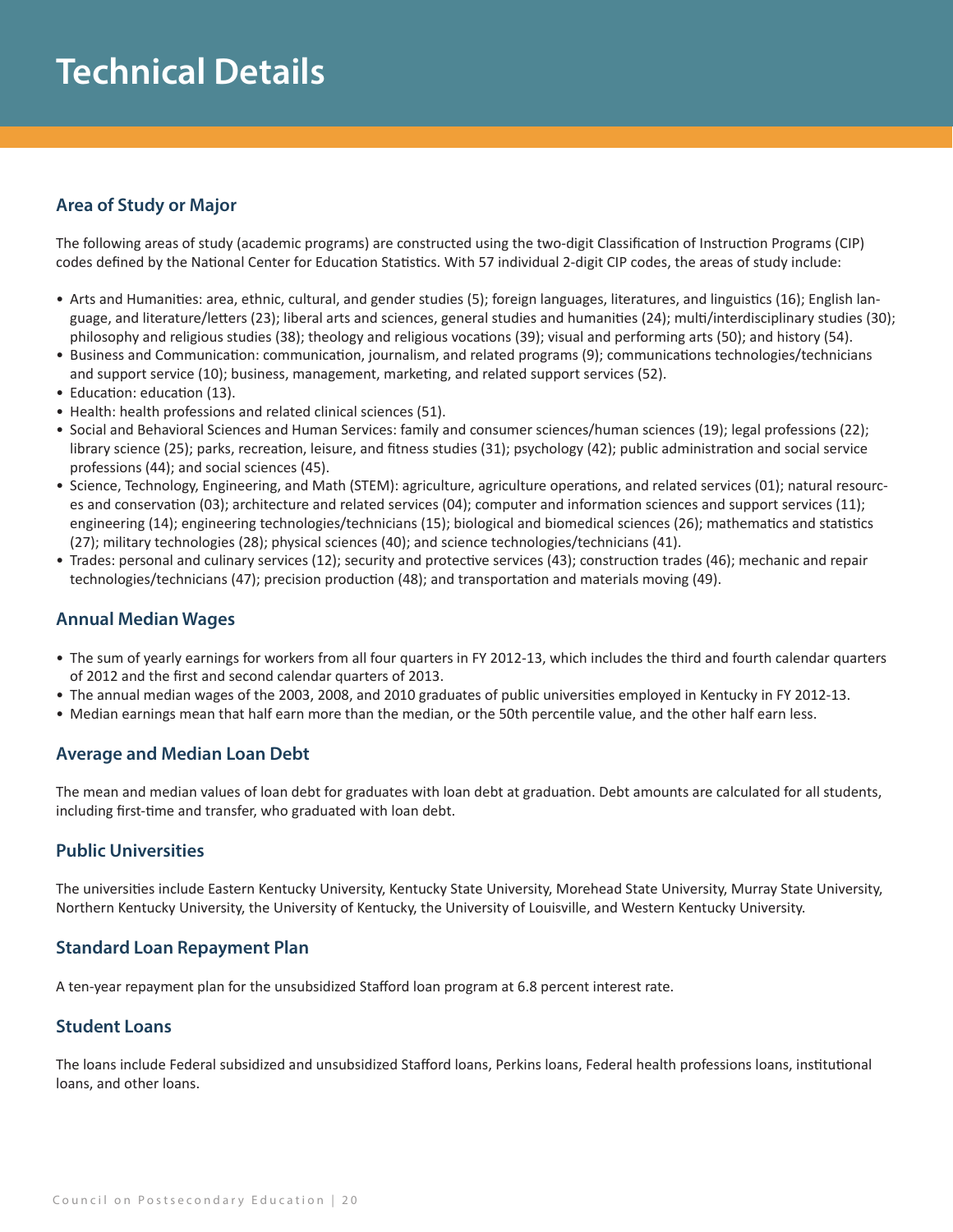- Abel, J. R., Deitz, R., and Su, Y. (2014). "Are Recent College Graduates Finding Good Jobs?" Federal Reserve Bank of New York. In *Current Issues in Economics and Finance*, Vol. 20 (1). Retrieved from: http://www.newyorkfed.org/research/current\_issues/ ci20-1.html
- Akers, B. and Chingos, M. M. (2014). "Is a Student Loan Crisis on the Horizon?" Brown Center on Education Policy at Brookings. Re trieved from: http://www.brookings.edu/~/media/research/files/reports/2014/06/24-student-loan-crisis-akers-chingos/ is-a-student-loan-crisis-on-the-horizon.pdf
- Baum, S. and Schwartz, S. (2006). *How Much Debt is Too Much?* New York: The College Board.
- Carnevale, A. P., Cheah, B., and Hanson, A. R. (2015). "The Economic Value of College Majors." The Center on Education and the Workforce, Georgetown University.
- Dynarski, S. and Kriesman, D. (2013). "Loans for Educational Opportunity: Making Borrowing Work for Today's Students." Discussion paper, 2013-05. The Hamilton Project. Retrieved from: http://www.hamiltonproject.org/files/downloads\_and\_links/THP\_ DynarskiDiscPaper\_Final.pdf
- HCM Strategists (2013). "Doing Better for More Students: Putting Student Outcomes at the Center of Federal Financial Aid." Retrieved from: http://hcmstrategists.com/wp-content/themes/hcmstrategists/docs/Technical\_report\_fnl.pdf
- Hershbein, B. and Hollenbeck, K. (2014). "College Costs: Students Can't Afford Not to Know." W.E. Upjohn Institute for Employ ment Research.
- Hershbein, B., Harris, B., and Kearney, M. (2014). "Major Decisions: Graduates' Earnings Growth and Debt Repayment." The Hamilton Project. Retrieved from: http://hamiltonproject.org/papers/major\_decisions\_graduates\_earnings\_growth\_debt\_repayment/
- Huelsman, M. and Cunningham, A. F. (2013). *Making Sense of the System: Financial Aid Reform for the 21st Century Student.* Washington, D.C.: Institute for Higher Education Policy.
- Kantrowitz (n.d.). "Reasonable Debt." Retrieved from: https://www.edvisors.com/plan-for-college/benefits-of-college/ reasonable-debt/
- Klepfer, K., Fernandez, C., Fletcher, C., and Webster, J. (2015). "Informed or Overwhelmed? A Legislative History of Student Loan Counseling with a Literature Review on the Efficacy of Loan Counseling." TG Research and Analysis Services.
- Ratcliffe, C. and McKernan, S.-M. (2013). *Forever in Your Debt: Who has Student Loan Debt, and Who's Worried?* The Urban Institute.
- Schneider, M. (2014). "Are Graduates from Public Universities Gainfully Employed? Analyzing Student Loan Debt and Gainful Employ ment." American Enterprise Institute. Retrieved from: https://www.aei.org/publication/are-graduates-from-public-universi ties-gainfully-employed-analyzing-student-loan-debt-and-gainful-employment/
- Woo, J. H. and Soldner, M. (2013). "Degrees of Debt. Student Borrowing and Loan Repayment of Bachelor's Degree Recipients One Year after Graduating: 1994, 2001, and 2009." Statistics in Brief Series. National Center for Education Statistics, U.S. Department of Education.
- Zaback, K., Carlson, A., & Crellin, M. (2012). "The Economic Benefit of Postsecondary Degrees: A State and National Level Analysis." A report from the State Higher Education Executive Officers (SHEEO). Retrieved from: http://www.sheeo.org/resources/publica tions/economic-benefit-postsecondary-degrees